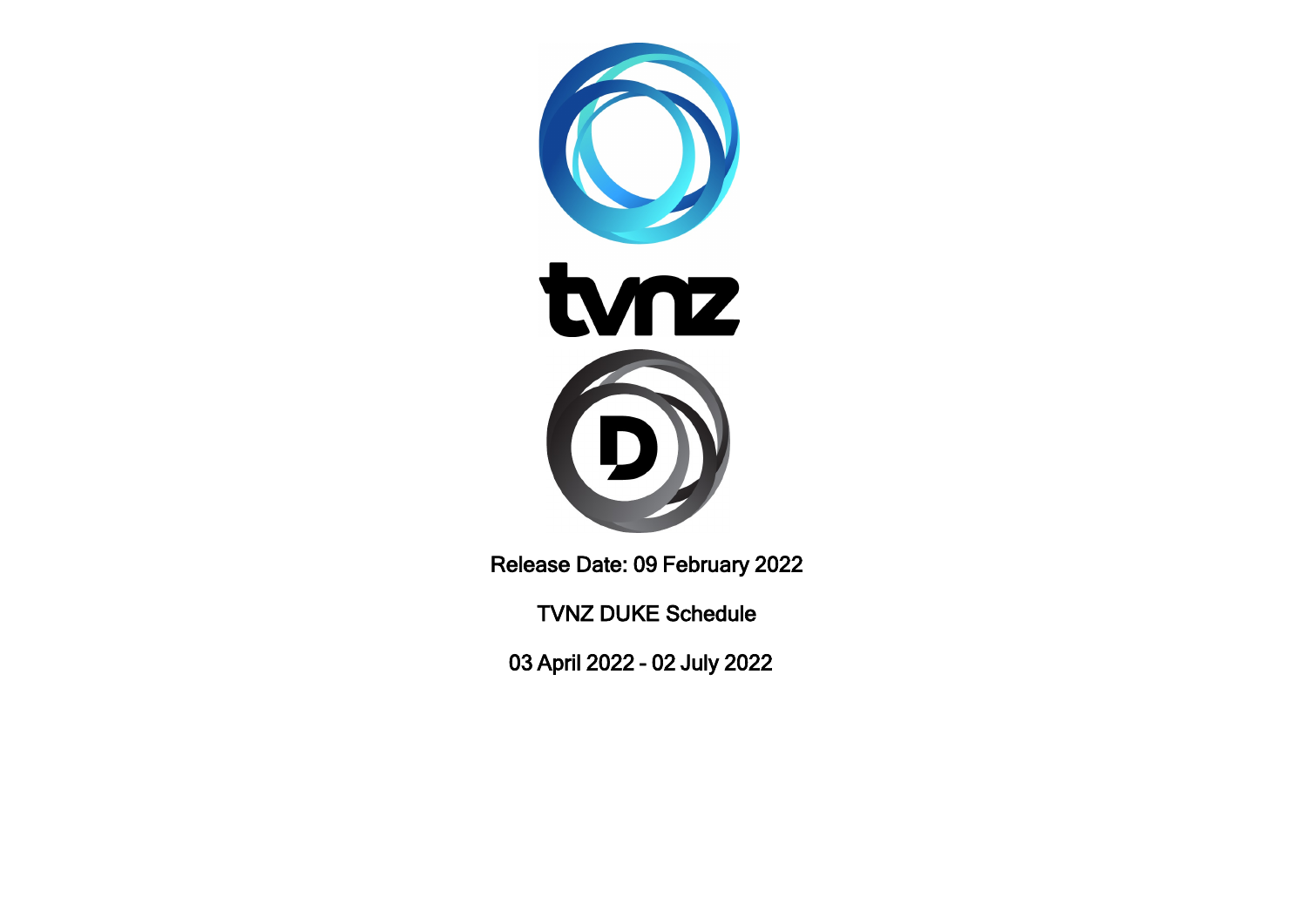### (Off Peak) April: Week 15 w/c 03/04/2022

| $\bigcirc$ | <b>Sunday</b><br>03/04/2022  | <b>Monday</b><br>04/04/2022 | Tuesday<br>05/04/2022      | Wednesday<br>06/04/2022    | <b>Thursday</b><br>07/04/2022 | Friday<br>08/04/2022       | Saturday<br>09/04/2022   |
|------------|------------------------------|-----------------------------|----------------------------|----------------------------|-------------------------------|----------------------------|--------------------------|
|            | 06:00 Non Commercial         | On Duke Today (Com Free)    | On Duke Today (Com Free)   | On Duke Today (Com Free)   | On Duke Today (Com Free)      | On Duke Today (Com Free)   | On Duke Today (Com Free) |
| 06:30      |                              |                             |                            |                            |                               |                            |                          |
| 07:00      |                              |                             |                            |                            |                               |                            | <b>DUKEbox Music</b>     |
| 07:30      |                              |                             |                            |                            |                               |                            |                          |
| 08:00      |                              |                             |                            |                            |                               |                            |                          |
| 08:30      |                              |                             |                            |                            |                               |                            |                          |
| 09:00      |                              |                             |                            |                            |                               |                            |                          |
| 09:30      |                              |                             |                            |                            |                               |                            |                          |
| 10:00      |                              |                             |                            |                            |                               |                            |                          |
| 10:30      |                              |                             |                            |                            |                               |                            |                          |
| 11:00      |                              |                             |                            |                            |                               |                            |                          |
| 11:30      |                              |                             |                            |                            |                               |                            |                          |
|            | 12:00 DUKEbox Music          | <b>DUKEbox Music</b>        | <b>DUKEbox Music</b>       | <b>DUKEbox Music</b>       | <b>DUKEbox Music</b>          | <b>DUKEbox Music</b>       |                          |
| 12:30      |                              |                             |                            |                            |                               |                            |                          |
|            | 13:00 The Chase Australia    | Two And A Half Men          | Two And A Half Men         | Two And A Half Men         | Two And A Half Men            | Two And A Half Men         | The Chase Australia      |
| 13:30      |                              | Funny You Should Ask        | Funny You Should Ask       | Funny You Should Ask       | Funny You Should Ask          | Funny You Should Ask       |                          |
|            | 14:00 Spiky Gold Hunters     | My Country Kitchen          | My Country Kitchen         | My Country Kitchen         | My Country Kitchen            | My Country Kitchen         | Spiky Gold Hunters       |
| 14:30      |                              | Hunting Aotearoa            | Hunting Aotearoa           | Hunting Aotearoa           | Hunting Aotearoa              | Hunting Aotearoa           |                          |
|            | 15:00 River Monsters         | Heavy Rescue: 401           | Heavy Rescue: 401          | Heavy Rescue: 401          | Heavy Rescue: 401             | Heavy Rescue: 401          | <b>River Monsters</b>    |
| 15:30      |                              |                             |                            |                            |                               |                            |                          |
|            | 16:00 Impossible Engineering | The Chase Australia         | The Chase Australia        | The Chase Australia        | The Chase Australia           | The Chase Australia        | Impossible Engineering   |
| 16:30      |                              | <b>ABC World News</b>       | <b>ABC World News</b>      | <b>ABC World News</b>      | <b>ABC World News</b>         | <b>ABC World News</b>      |                          |
|            | 17:00 Everybody Hates Chris  | Xploration: Awesome Planet  | Xploration: Awesome Planet | Xploration: Awesome Planet | Xploration: Awesome Planet    | Xploration: Awesome Planet | Everybody Hates Chris    |
|            |                              |                             |                            |                            |                               |                            |                          |
| 17:30      |                              | Abandoned Engineering       | Abandoned Engineering      | Abandoned Engineering      | Abandoned Engineering         | Abandoned Engineering      |                          |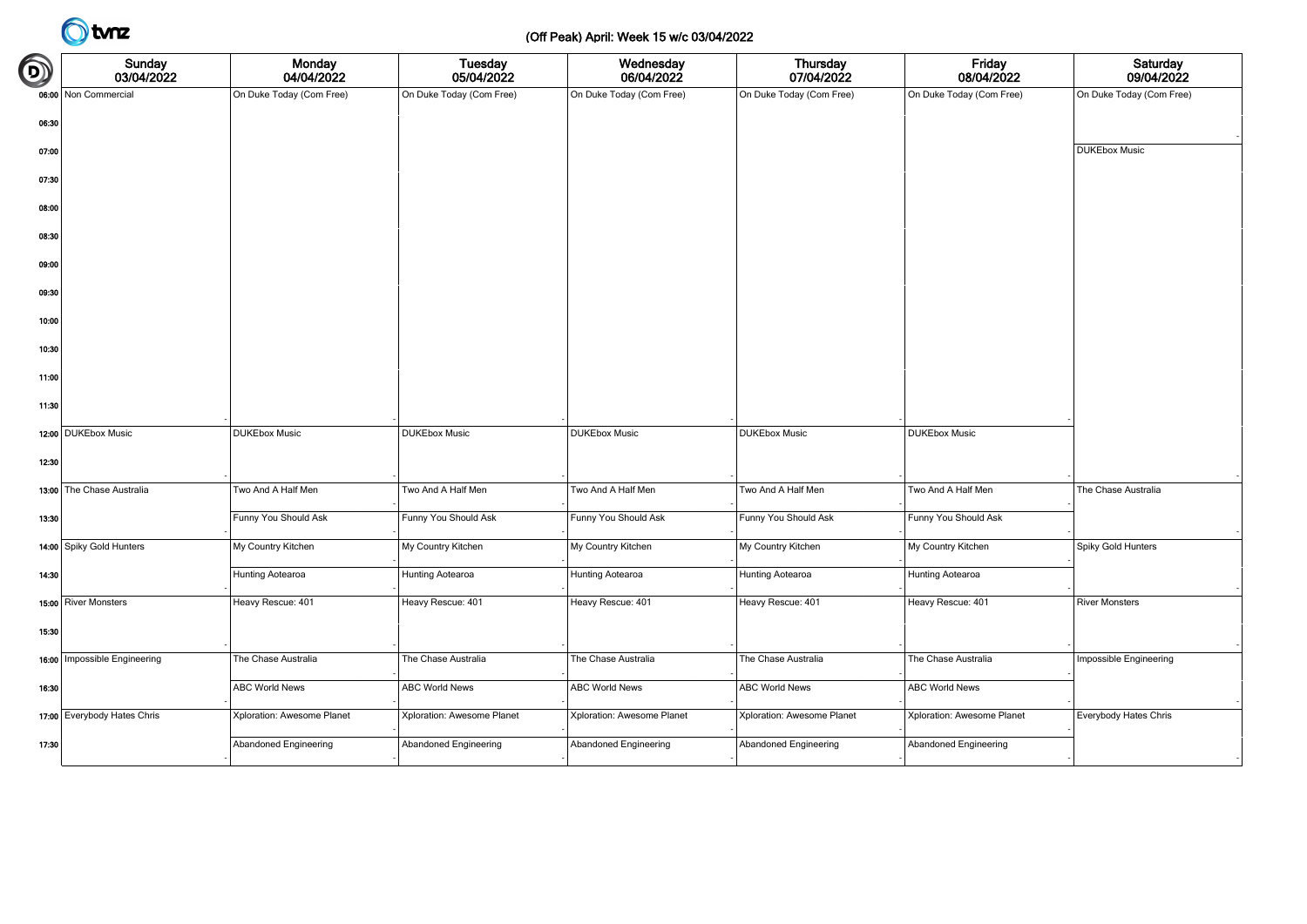### (Peak) April: Week 15 w/c 03/04/2022

| $\bigcirc$ | Sunday<br>03/04/2022                          | Monday<br>04/04/2022                    | Tuesday<br>05/04/2022                   | Wednesday<br>06/04/2022                 | Thursday<br>07/04/2022                  | Friday<br>08/04/2022                    | Saturday<br>09/04/2022                  |
|------------|-----------------------------------------------|-----------------------------------------|-----------------------------------------|-----------------------------------------|-----------------------------------------|-----------------------------------------|-----------------------------------------|
|            | 18:00 Mythbusters: There's Your<br>Problem    | Abandoned Engineering                   | Abandoned Engineering                   | Abandoned Engineering                   | <b>Abandoned Engineering</b>            | Abandoned Engineering                   | Mythbusters: There's Your<br>Problem    |
|            | 18:30 Ultimate Rides                          | Two And A Half Men                      | Two And A Half Men                      | Two And A Half Men                      | Two And A Half Men                      | Two And A Half Men                      | <b>Ultimate Rides</b>                   |
|            | 19:00 Family Guy                              | 30 Rock                                 | 30 Rock                                 | 30 Rock                                 | 30 Rock                                 | 30 Rock                                 | Family Guy                              |
|            | 19:30 The Simpsons                            | The Simpsons                            | The Simpsons                            | The Simpsons                            | The Simpsons                            | The Simpsons                            | The Simpsons                            |
|            | 20:00 The Simpsons                            | The Simpsons                            | The Simpsons                            | The Simpsons                            | The Simpsons                            | The Simpsons                            | The Simpsons                            |
|            | 20:30 NZ Hunter Adventures                    | Family Guy                              | <b>DUKE Tuesday Movie</b>               | The UnXplained with William<br>Shatner  | Icons of Auto                           | Family Guy                              | Taskmaster                              |
| 21:00      |                                               | Family Guy                              |                                         |                                         |                                         | Family Guy                              |                                         |
|            | 21:30 SAS: Who Dares Wins                     | The Orville                             |                                         | The Buildings That Fought<br>Hitler     | How to Build a Motorcar                 | Friday Comedy Movie                     | Saturday Scary Movie                    |
| 22:00      |                                               |                                         |                                         |                                         |                                         |                                         |                                         |
|            | 22:30 Race across The World                   | Adult Swim Comedy                       | Movie                                   | Mega Shippers: Land, Air<br>and Sea     | Drug Wars Cocaine                       |                                         |                                         |
| 23:00      |                                               |                                         |                                         |                                         |                                         |                                         |                                         |
|            | 23:30 12 Monkeys                              |                                         |                                         | Drama                                   | Drama                                   | Comedy                                  | Drama                                   |
| 24:00      |                                               |                                         | <b>ABC World News</b>                   |                                         |                                         | <b>ABC World News</b>                   |                                         |
|            | 24:30 DUKE - Back in the future<br>(Com Free) | DUKE - Back in the future<br>(Com Free) | DUKE - Back in the future<br>(Com Free) | DUKE - Back in the future<br>(Com Free) | DUKE - Back in the future<br>(Com Free) | DUKE - Back in the future<br>(Com Free) | DUKE - Back in the future<br>(Com Free) |
| 25:00      |                                               |                                         |                                         |                                         |                                         |                                         |                                         |
| 25:30      |                                               |                                         |                                         |                                         |                                         |                                         |                                         |
| 26:00      |                                               |                                         |                                         |                                         |                                         |                                         |                                         |
| 26:30      |                                               |                                         |                                         |                                         |                                         |                                         |                                         |
| 27:00      |                                               |                                         |                                         |                                         |                                         |                                         |                                         |
| 27:30      |                                               |                                         |                                         |                                         |                                         |                                         |                                         |
| 28:00      |                                               |                                         |                                         |                                         |                                         |                                         |                                         |
| 28:30      |                                               |                                         |                                         |                                         |                                         |                                         |                                         |
| 29:00      |                                               |                                         |                                         |                                         |                                         |                                         |                                         |
| 29:30      |                                               |                                         |                                         |                                         |                                         |                                         |                                         |
|            |                                               |                                         |                                         |                                         |                                         |                                         |                                         |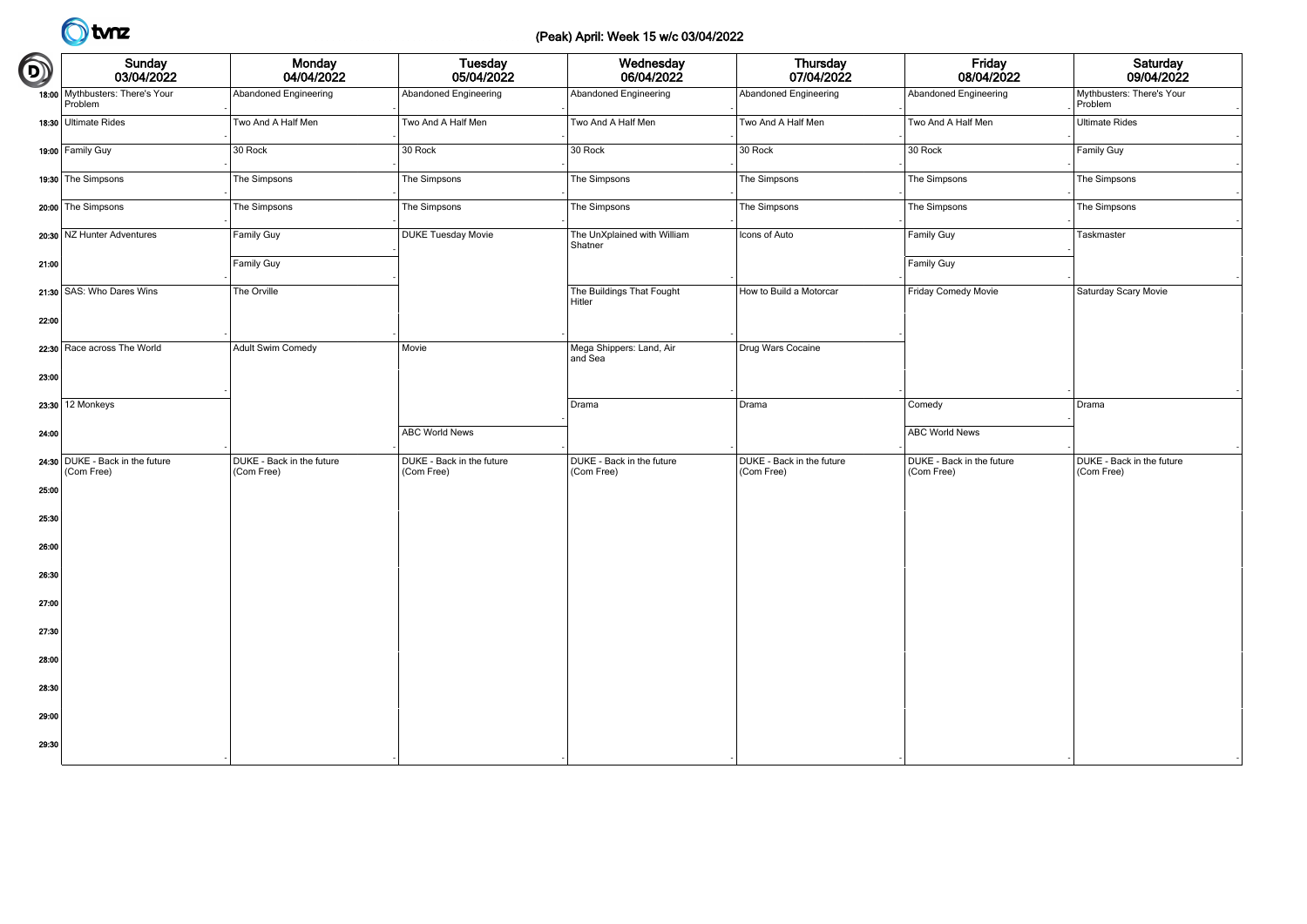### (Off Peak) April: Week 16 w/c 10/04/2022

| $\bigcirc$ | Sunday<br>10/04/2022         | Monday<br>11/04/2022       | <b>Tuesday</b><br>12/04/2022 | Wednesday<br>13/04/2022    | Thursday<br>14/04/2022     | Friday<br>15/04/2022            | Saturday<br>16/04/2022   |
|------------|------------------------------|----------------------------|------------------------------|----------------------------|----------------------------|---------------------------------|--------------------------|
|            | 06:00 Non Commercial         | On Duke Today (Com Free)   | On Duke Today (Com Free)     | On Duke Today (Com Free)   | On Duke Today (Com Free)   | Non Commercial - Good<br>Friday | On Duke Today (Com Free) |
| 06:30      |                              |                            |                              |                            |                            |                                 |                          |
| 07:00      |                              |                            |                              |                            |                            |                                 | <b>DUKEbox Music</b>     |
| 07:30      |                              |                            |                              |                            |                            |                                 |                          |
| 08:00      |                              |                            |                              |                            |                            |                                 |                          |
| 08:30      |                              |                            |                              |                            |                            |                                 |                          |
| 09:00      |                              |                            |                              |                            |                            |                                 |                          |
| 09:30      |                              |                            |                              |                            |                            |                                 |                          |
| 10:00      |                              |                            |                              |                            |                            |                                 |                          |
| 10:30      |                              |                            |                              |                            |                            |                                 |                          |
| 11:00      |                              |                            |                              |                            |                            |                                 |                          |
| 11:30      |                              |                            |                              |                            |                            |                                 |                          |
|            | 12:00 DUKEbox Music          | <b>DUKEbox Music</b>       | <b>DUKEbox Music</b>         | <b>DUKEbox Music</b>       | <b>DUKEbox Music</b>       |                                 |                          |
| 12:30      |                              |                            |                              |                            |                            |                                 |                          |
|            | 13:00 The Chase Australia    | Two And A Half Men         | Two And A Half Men           | Two And A Half Men         | Two And A Half Men         |                                 | The Chase Australia      |
| 13:30      |                              | Funny You Should Ask       | Funny You Should Ask         | Funny You Should Ask       | Funny You Should Ask       |                                 |                          |
|            | 14:00 Spiky Gold Hunters     | My Country Kitchen         | My Country Kitchen           | My Country Kitchen         | My Country Kitchen         |                                 | Spiky Gold Hunters       |
| 14:30      |                              | Hunting Aotearoa           | Hunting Aotearoa             | Hunting Aotearoa           | Hunting Aotearoa           |                                 |                          |
|            | 15:00 River Monsters         | Heavy Rescue: 401          | Heavy Rescue: 401            | Heavy Rescue: 401          | Heavy Rescue: 401          |                                 | <b>River Monsters</b>    |
| 15:30      |                              |                            |                              |                            |                            |                                 |                          |
|            |                              |                            |                              |                            |                            |                                 |                          |
|            | 16:00 Impossible Engineering | The Chase Australia        | The Chase Australia          | The Chase Australia        | The Chase Australia        |                                 | Impossible Engineering   |
| 16:30      |                              | <b>ABC World News</b>      | <b>ABC World News</b>        | <b>ABC World News</b>      | <b>ABC World News</b>      |                                 |                          |
|            | 17:00 Everybody Hates Chris  | Xploration: Awesome Planet | Xploration: Awesome Planet   | Xploration: Awesome Planet | Xploration: Awesome Planet |                                 | Everybody Hates Chris    |
| 17:30      |                              | Abandoned Engineering      | Abandoned Engineering        | Abandoned Engineering      | Abandoned Engineering      |                                 |                          |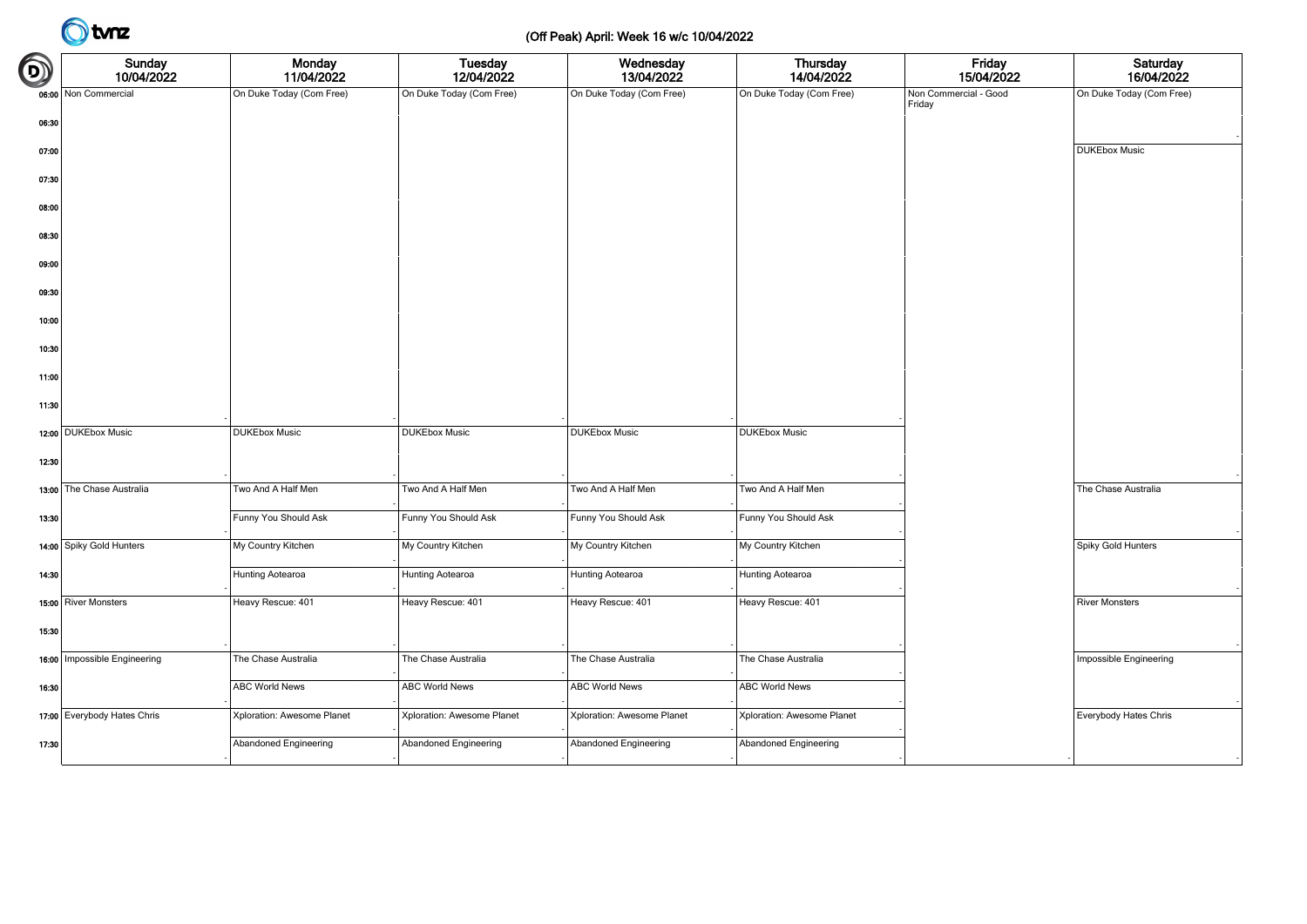### (Peak) April: Week 16 w/c 10/04/2022

| $\bigcirc$ | Sunday<br>10/04/2022                          | Monday<br>11/04/2022                    | Tuesday<br>12/04/2022                   | Wednesday<br>13/04/2022                 | <b>Thursday</b><br>14/04/2022           | Friday<br>15/04/2022            | Saturday<br>16/04/2022                  |
|------------|-----------------------------------------------|-----------------------------------------|-----------------------------------------|-----------------------------------------|-----------------------------------------|---------------------------------|-----------------------------------------|
|            | 18:00 Mythbusters: There's Your<br>Problem    | Abandoned Engineering                   | Abandoned Engineering                   | Abandoned Engineering                   | Abandoned Engineering                   | Non Commercial - Good<br>Friday | Mythbusters: There's Your<br>Problem    |
|            | 18:30 Ultimate Rides                          | Two And A Half Men                      | Two And A Half Men                      | Two And A Half Men                      | Two And A Half Men                      |                                 | <b>Ultimate Rides</b>                   |
|            | 19:00 Family Guy                              | 30 Rock                                 | 30 Rock                                 | 30 Rock                                 | 30 Rock                                 |                                 | Family Guy                              |
|            | 19:30 The Simpsons                            | The Simpsons                            | The Simpsons                            | The Simpsons                            | The Simpsons                            |                                 | The Simpsons                            |
|            | 20:00 The Simpsons                            | The Simpsons                            | The Simpsons                            | The Simpsons                            | The Simpsons                            |                                 | The Simpsons                            |
|            | 20:30 NZ Hunter Adventures                    | Family Guy                              | <b>DUKE Tuesday Movie</b>               | The UnXplained with William<br>Shatner  | Icons of Auto                           |                                 | Taskmaster                              |
| 21:00      |                                               | Family Guy                              |                                         |                                         |                                         |                                 |                                         |
|            | 21:30 SAS: Who Dares Wins                     | The Orville                             |                                         | The Buildings That Fought<br>Hitler     | How to Build a Motorcar                 |                                 | Saturday Scary Movie                    |
| 22:00      |                                               |                                         |                                         |                                         |                                         |                                 |                                         |
|            | 22:30 Race across The World                   | Adult Swim Comedy                       | Movie                                   | Mega Shippers: Land, Air<br>and Sea     | Drug Wars Cocaine                       |                                 |                                         |
| 23:00      |                                               |                                         |                                         |                                         |                                         |                                 |                                         |
|            | 23:30 12 Monkeys                              |                                         |                                         | Drama                                   | Drama                                   |                                 | Drama                                   |
| 24:00      |                                               |                                         | <b>ABC World News</b>                   |                                         |                                         |                                 |                                         |
|            | 24:30 DUKE - Back in the future<br>(Com Free) | DUKE - Back in the future<br>(Com Free) | DUKE - Back in the future<br>(Com Free) | DUKE - Back in the future<br>(Com Free) | DUKE - Back in the future<br>(Com Free) |                                 | DUKE - Back in the future<br>(Com Free) |
| 25:00      |                                               |                                         |                                         |                                         |                                         |                                 |                                         |
| 25:30      |                                               |                                         |                                         |                                         |                                         |                                 |                                         |
| 26:00      |                                               |                                         |                                         |                                         |                                         |                                 |                                         |
| 26:30      |                                               |                                         |                                         |                                         |                                         |                                 |                                         |
| 27:00      |                                               |                                         |                                         |                                         |                                         |                                 |                                         |
| 27:30      |                                               |                                         |                                         |                                         |                                         |                                 |                                         |
| 28:00      |                                               |                                         |                                         |                                         |                                         |                                 |                                         |
| 28:30      |                                               |                                         |                                         |                                         |                                         |                                 |                                         |
| 29:00      |                                               |                                         |                                         |                                         |                                         |                                 |                                         |
|            |                                               |                                         |                                         |                                         |                                         |                                 |                                         |
| 29:30      |                                               |                                         |                                         |                                         |                                         |                                 |                                         |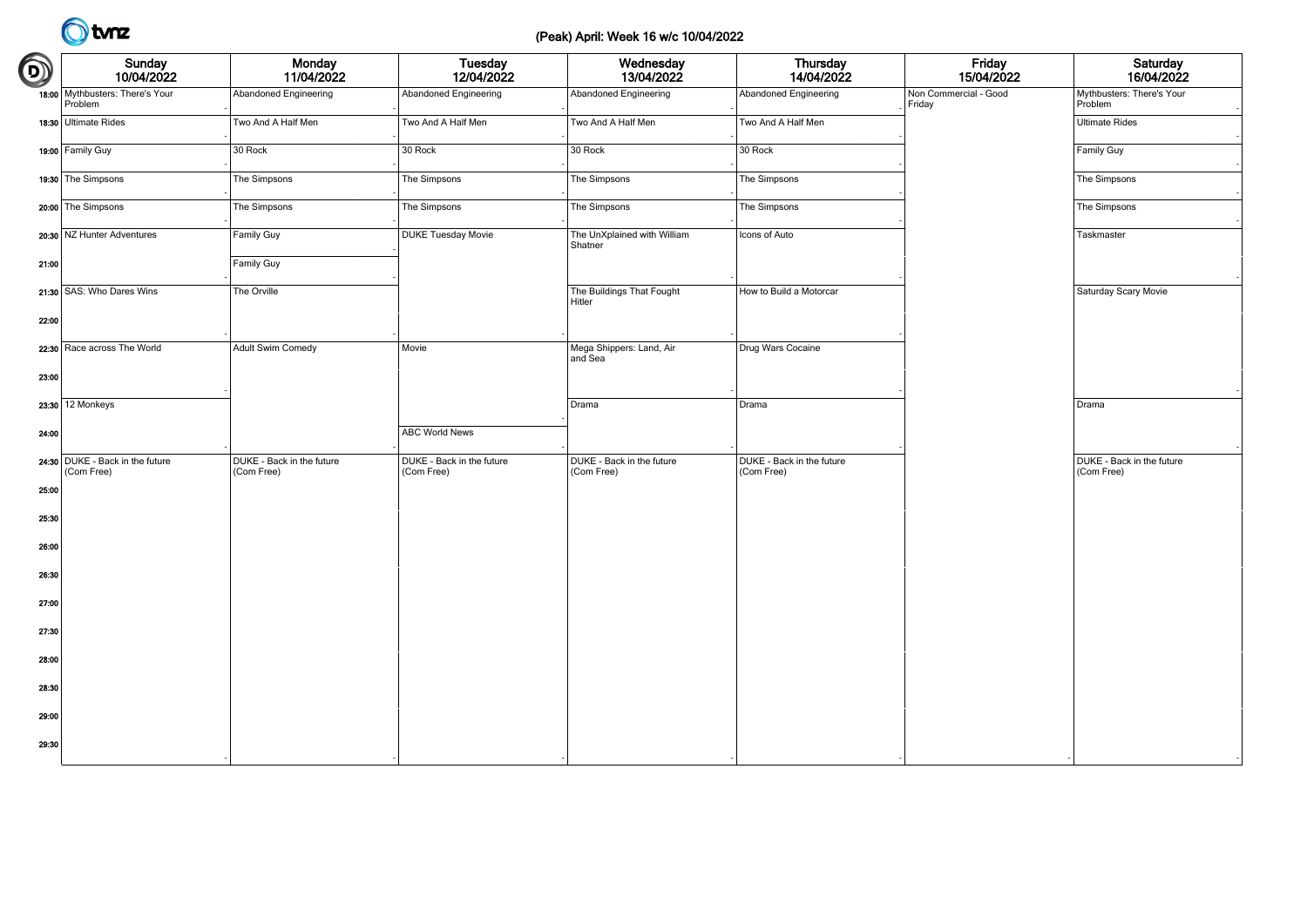### (Off Peak) April: Week 17 w/c 17/04/2022

| $\bigcirc$ | Sunday<br>17/04/2022                    | Monday<br>18/04/2022       | <b>Tuesday</b><br>19/04/2022 | Wednesday<br>20/04/2022    | <b>Thursday</b><br>21/04/2022 | Friday<br>22/04/2022       | Saturday<br>23/04/2022   |
|------------|-----------------------------------------|----------------------------|------------------------------|----------------------------|-------------------------------|----------------------------|--------------------------|
|            | 06:00 Non Commercial - Easter<br>Sunday | On Duke Today (Com Free)   | On Duke Today (Com Free)     | On Duke Today (Com Free)   | On Duke Today (Com Free)      | On Duke Today (Com Free)   | On Duke Today (Com Free) |
| 06:30      |                                         |                            |                              |                            |                               |                            |                          |
| 07:00      |                                         |                            |                              |                            |                               |                            | <b>DUKEbox Music</b>     |
| 07:30      |                                         |                            |                              |                            |                               |                            |                          |
| 08:00      |                                         |                            |                              |                            |                               |                            |                          |
| 08:30      |                                         |                            |                              |                            |                               |                            |                          |
| 09:00      |                                         |                            |                              |                            |                               |                            |                          |
| 09:30      |                                         |                            |                              |                            |                               |                            |                          |
| 10:00      |                                         |                            |                              |                            |                               |                            |                          |
| 10:30      |                                         |                            |                              |                            |                               |                            |                          |
| 11:00      |                                         |                            |                              |                            |                               |                            |                          |
| 11:30      |                                         |                            |                              |                            |                               |                            |                          |
| 12:00      |                                         | <b>DUKEbox Music</b>       | <b>DUKEbox Music</b>         | <b>DUKEbox Music</b>       | <b>DUKEbox Music</b>          | <b>DUKEbox Music</b>       |                          |
| 12:30      |                                         |                            |                              |                            |                               |                            |                          |
| 13:00      |                                         | Two And A Half Men         | Two And A Half Men           | Two And A Half Men         | Two And A Half Men            | Two And A Half Men         | The Chase Australia      |
| 13:30      |                                         | Funny You Should Ask       | Funny You Should Ask         | Funny You Should Ask       | Funny You Should Ask          | Funny You Should Ask       |                          |
| 14:00      |                                         | My Country Kitchen         | My Country Kitchen           | My Country Kitchen         | My Country Kitchen            | My Country Kitchen         | Spiky Gold Hunters       |
|            |                                         | Hunting Aotearoa           | Hunting Aotearoa             | Hunting Aotearoa           | Hunting Aotearoa              | Hunting Aotearoa           |                          |
| 14:30      |                                         |                            |                              |                            |                               |                            |                          |
| 15:00      |                                         | Heavy Rescue: 401          | Heavy Rescue: 401            | Heavy Rescue: 401          | Heavy Rescue: 401             | Heavy Rescue: 401          | <b>River Monsters</b>    |
| 15:30      |                                         |                            |                              |                            |                               |                            |                          |
| 16:00      |                                         | The Chase Australia        | The Chase Australia          | The Chase Australia        | The Chase Australia           | The Chase Australia        | Impossible Engineering   |
| 16:30      |                                         | <b>ABC World News</b>      | <b>ABC World News</b>        | <b>ABC World News</b>      | <b>ABC World News</b>         | <b>ABC World News</b>      |                          |
| 17:00      |                                         | Xploration: Awesome Planet | Xploration: Awesome Planet   | Xploration: Awesome Planet | Xploration: Awesome Planet    | Xploration: Awesome Planet | Everybody Hates Chris    |
| 17:30      |                                         | Abandoned Engineering      | Abandoned Engineering        | Abandoned Engineering      | Abandoned Engineering         | Abandoned Engineering      |                          |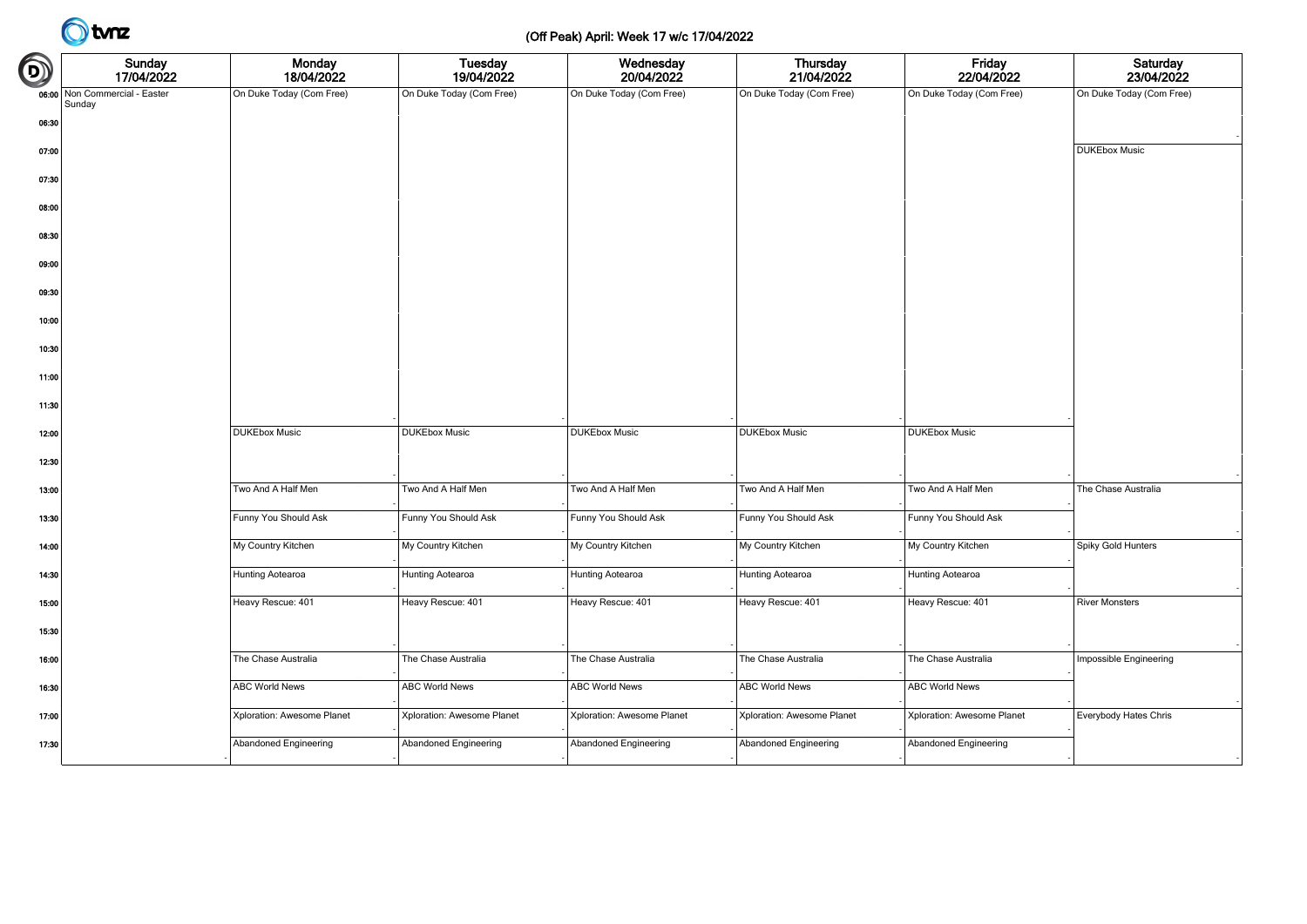### (Peak) April: Week 17 w/c 17/04/2022

| $\bigcirc$ | Sunday<br>17/04/2022                    | Monday<br>18/04/2022                    | <b>Tuesday</b><br>19/04/2022            | Wednesday<br>20/04/2022                 | Thursday<br>21/04/2022                  | Friday<br>22/04/2022                    | Saturday<br>23/04/2022                  |
|------------|-----------------------------------------|-----------------------------------------|-----------------------------------------|-----------------------------------------|-----------------------------------------|-----------------------------------------|-----------------------------------------|
|            | 18:00 Non Commercial - Easter<br>Sunday | Abandoned Engineering                   | Abandoned Engineering                   | <b>Abandoned Engineering</b>            | Abandoned Engineering                   | Abandoned Engineering                   | Mythbusters: There's Your<br>Problem    |
| 18:30      |                                         | Two And A Half Men                      | Two And A Half Men                      | Two And A Half Men                      | Two And A Half Men                      | Two And A Half Men                      | <b>Ultimate Rides</b>                   |
| 19:00      |                                         | 30 Rock                                 | 30 Rock                                 | 30 Rock                                 | 30 Rock                                 | 30 Rock                                 | Family Guy                              |
| 19:30      |                                         | The Simpsons                            | The Simpsons                            | The Simpsons                            | The Simpsons                            | The Simpsons                            | The Simpsons                            |
| 20:00      |                                         | The Simpsons                            | The Simpsons                            | The Simpsons                            | The Simpsons                            | The Simpsons                            | The Simpsons                            |
| 20:30      |                                         | Family Guy                              | <b>DUKE Tuesday Movie</b>               | The UnXplained with William<br>Shatner  | Icons of Auto                           | Family Guy                              | Taskmaster                              |
| 21:00      |                                         | Family Guy                              |                                         |                                         |                                         | Family Guy                              |                                         |
| 21:30      |                                         | The Orville                             |                                         | The Buildings That Fought<br>Hitler     | How to Build a Motorcar                 | Friday Comedy Movie                     | Saturday Scary Movie                    |
| 22:00      |                                         |                                         |                                         |                                         |                                         |                                         |                                         |
| 22:30      |                                         | Adult Swim Comedy                       | Movie                                   | Mega Shippers: Land, Air<br>and Sea     | Drug Wars Cocaine                       |                                         |                                         |
| 23:00      |                                         |                                         |                                         |                                         |                                         |                                         |                                         |
| 23:30      |                                         |                                         |                                         | Drama                                   | Drama                                   | Comedy                                  | Drama                                   |
| 24:00      |                                         |                                         | <b>ABC World News</b>                   |                                         |                                         | <b>ABC World News</b>                   |                                         |
| 24:30      |                                         | DUKE - Back in the future<br>(Com Free) | DUKE - Back in the future<br>(Com Free) | DUKE - Back in the future<br>(Com Free) | DUKE - Back in the future<br>(Com Free) | DUKE - Back in the future<br>(Com Free) | DUKE - Back in the future<br>(Com Free) |
| 25:00      |                                         |                                         |                                         |                                         |                                         |                                         |                                         |
| 25:30      |                                         |                                         |                                         |                                         |                                         |                                         |                                         |
| 26:00      |                                         |                                         |                                         |                                         |                                         |                                         |                                         |
| 26:30      |                                         |                                         |                                         |                                         |                                         |                                         |                                         |
| 27:00      |                                         |                                         |                                         |                                         |                                         |                                         |                                         |
| 27:30      |                                         |                                         |                                         |                                         |                                         |                                         |                                         |
| 28:00      |                                         |                                         |                                         |                                         |                                         |                                         |                                         |
| 28:30      |                                         |                                         |                                         |                                         |                                         |                                         |                                         |
| 29:00      |                                         |                                         |                                         |                                         |                                         |                                         |                                         |
| 29:30      |                                         |                                         |                                         |                                         |                                         |                                         |                                         |
|            |                                         |                                         |                                         |                                         |                                         |                                         |                                         |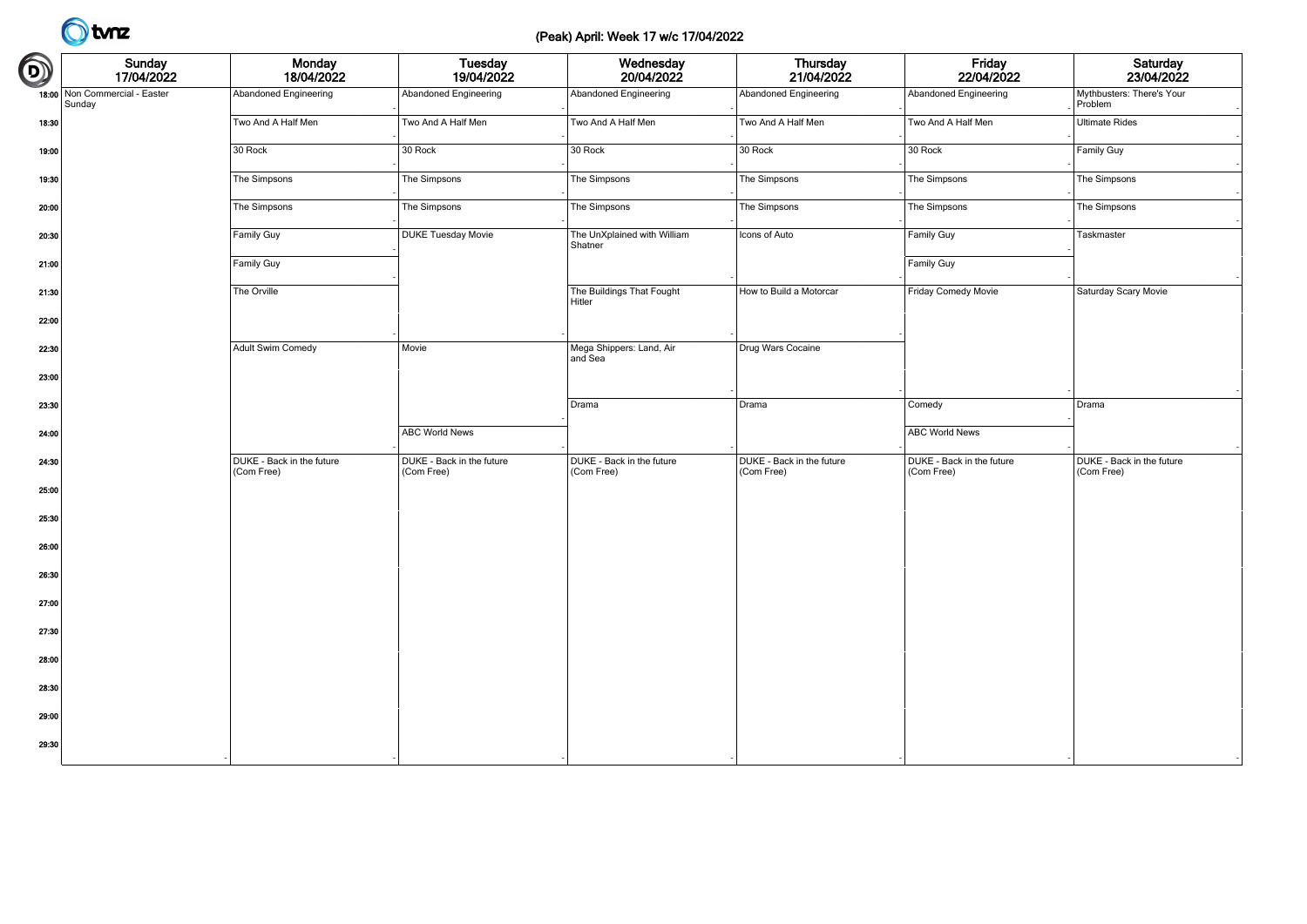### (Off Peak) April: Week 18 w/c 24/04/2022

| $\bigcirc$ | Sunday<br>24/04/2022         | Monday<br>25/04/2022                        | <b>Tuesday</b><br>26/04/2022 | Wednesday<br>27/04/2022    | <b>Thursday</b><br>28/04/2022 | Friday<br>29/04/2022       | Saturday<br>30/04/2022   |
|------------|------------------------------|---------------------------------------------|------------------------------|----------------------------|-------------------------------|----------------------------|--------------------------|
|            | 06:00 Non Commercial         | Non Commercial - Anzac<br>Day (0600 - 1159) | On Duke Today (Com Free)     | On Duke Today (Com Free)   | On Duke Today (Com Free)      | On Duke Today (Com Free)   | On Duke Today (Com Free) |
| 06:30      |                              |                                             |                              |                            |                               |                            |                          |
| 07:00      |                              |                                             |                              |                            |                               |                            | <b>DUKEbox Music</b>     |
| 07:30      |                              |                                             |                              |                            |                               |                            |                          |
| 08:00      |                              |                                             |                              |                            |                               |                            |                          |
| 08:30      |                              |                                             |                              |                            |                               |                            |                          |
| 09:00      |                              |                                             |                              |                            |                               |                            |                          |
| 09:30      |                              |                                             |                              |                            |                               |                            |                          |
| 10:00      |                              |                                             |                              |                            |                               |                            |                          |
| 10:30      |                              |                                             |                              |                            |                               |                            |                          |
| 11:00      |                              |                                             |                              |                            |                               |                            |                          |
| 11:30      |                              |                                             |                              |                            |                               |                            |                          |
|            | 12:00 DUKEbox Music          | <b>DUKEbox Music</b>                        | <b>DUKEbox Music</b>         | <b>DUKEbox Music</b>       | <b>DUKEbox Music</b>          | <b>DUKEbox Music</b>       |                          |
| 12:30      |                              |                                             |                              |                            |                               |                            |                          |
|            | 13:00 The Chase Australia    | Two And A Half Men                          | Two And A Half Men           | Two And A Half Men         | Two And A Half Men            | Two And A Half Men         | The Chase Australia      |
|            |                              |                                             |                              |                            |                               |                            |                          |
| 13:30      |                              | Funny You Should Ask                        | Funny You Should Ask         | Funny You Should Ask       | Funny You Should Ask          | Funny You Should Ask       |                          |
|            | 14:00 Spiky Gold Hunters     | My Country Kitchen                          | My Country Kitchen           | My Country Kitchen         | My Country Kitchen            | My Country Kitchen         | Spiky Gold Hunters       |
| 14:30      |                              | Hunting Aotearoa                            | Hunting Aotearoa             | Hunting Aotearoa           | Hunting Aotearoa              | Hunting Aotearoa           |                          |
|            | 15:00 River Monsters         | Heavy Rescue: 401                           | Heavy Rescue: 401            | Heavy Rescue: 401          | Heavy Rescue: 401             | Heavy Rescue: 401          | <b>River Monsters</b>    |
| 15:30      |                              |                                             |                              |                            |                               |                            |                          |
|            | 16:00 Impossible Engineering | The Chase Australia                         | The Chase Australia          | The Chase Australia        | The Chase Australia           | The Chase Australia        | Impossible Engineering   |
| 16:30      |                              | <b>ABC World News</b>                       | <b>ABC World News</b>        | <b>ABC World News</b>      | <b>ABC World News</b>         | <b>ABC World News</b>      |                          |
|            | 17:00 Everybody Hates Chris  | Xploration: Awesome Planet                  | Xploration: Awesome Planet   | Xploration: Awesome Planet | Xploration: Awesome Planet    | Xploration: Awesome Planet | Everybody Hates Chris    |
| 17:30      |                              | Abandoned Engineering                       | Abandoned Engineering        | Abandoned Engineering      | Abandoned Engineering         | Abandoned Engineering      |                          |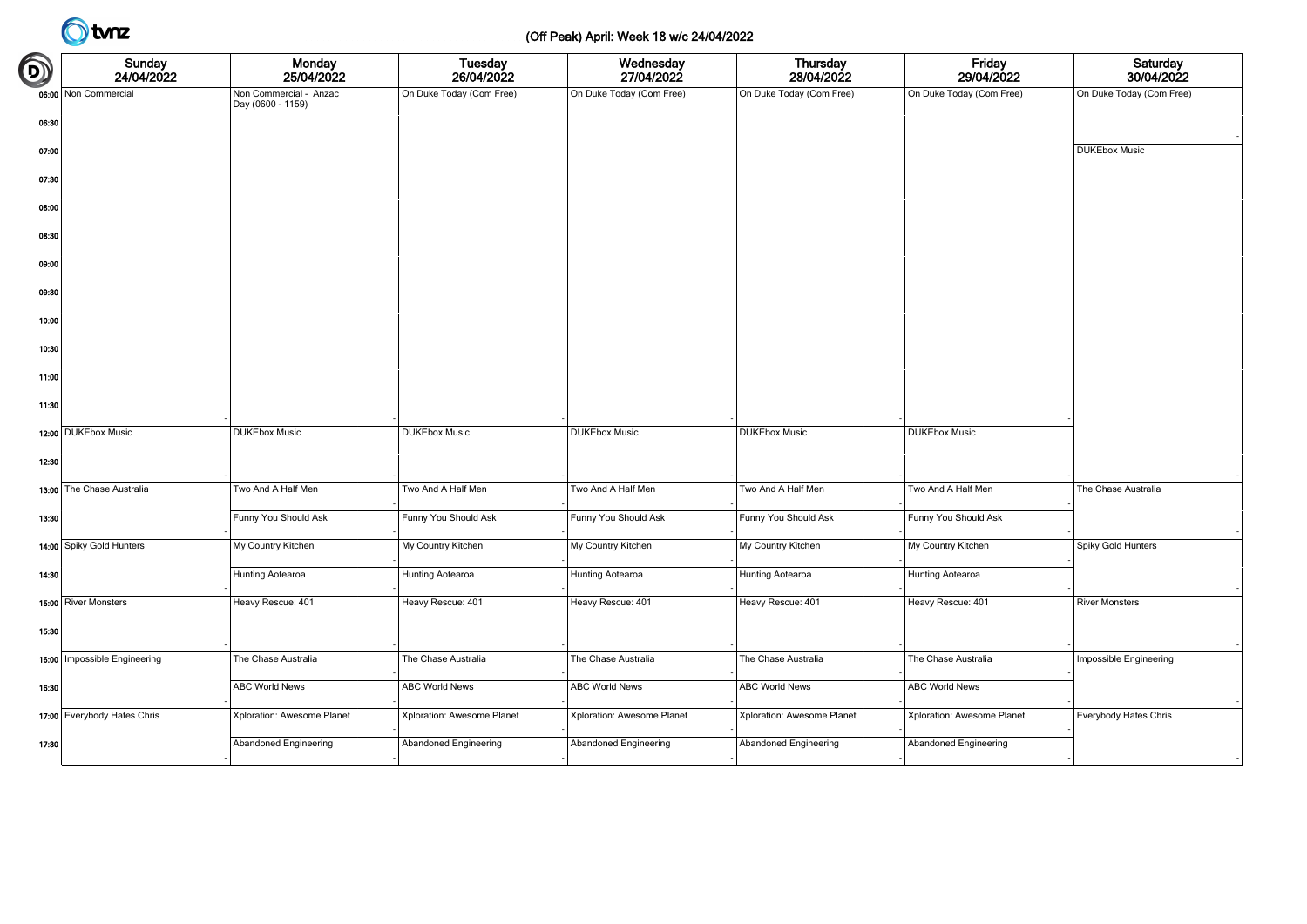### (Peak) April: Week 18 w/c 24/04/2022

| $\bigcirc$ | Sunday<br>24/04/2022                          | Monday<br>25/04/2022                    | Tuesday<br>26/04/2022                   | Wednesday<br>27/04/2022                 | <b>Thursday</b><br>28/04/2022           | Friday<br>29/04/2022                    | Saturday<br>30/04/2022                  |
|------------|-----------------------------------------------|-----------------------------------------|-----------------------------------------|-----------------------------------------|-----------------------------------------|-----------------------------------------|-----------------------------------------|
|            | 18:00 Mythbusters: There's Your<br>Problem    | Abandoned Engineering                   | Abandoned Engineering                   | Abandoned Engineering                   | <b>Abandoned Engineering</b>            | Abandoned Engineering                   | Mythbusters: There's Your<br>Problem    |
|            | 18:30 Ultimate Rides                          | Two And A Half Men                      | Two And A Half Men                      | Two And A Half Men                      | Two And A Half Men                      | Two And A Half Men                      | <b>Ultimate Rides</b>                   |
|            | 19:00 Family Guy                              | 30 Rock                                 | 30 Rock                                 | 30 Rock                                 | 30 Rock                                 | 30 Rock                                 | Family Guy                              |
|            | 19:30 The Simpsons                            | The Simpsons                            | The Simpsons                            | The Simpsons                            | The Simpsons                            | The Simpsons                            | The Simpsons                            |
|            | 20:00 The Simpsons                            | The Simpsons                            | The Simpsons                            | The Simpsons                            | The Simpsons                            | The Simpsons                            | The Simpsons                            |
|            | 20:30 NZ Hunter Adventures                    | Family Guy                              | <b>DUKE Tuesday Movie</b>               | The UnXplained with William<br>Shatner  | Icons of Auto                           | Family Guy                              | Taskmaster                              |
| 21:00      |                                               | Family Guy                              |                                         |                                         |                                         | Family Guy                              |                                         |
|            | 21:30 SAS: Who Dares Wins                     | The Orville                             |                                         | The Buildings That Fought<br>Hitler     | How to Build a Motorcar                 | Friday Comedy Movie                     | Saturday Scary Movie                    |
| 22:00      |                                               |                                         |                                         |                                         |                                         |                                         |                                         |
|            | 22:30 Race across The World                   | Adult Swim Comedy                       | Movie                                   | Mega Shippers: Land, Air<br>and Sea     | Drug Wars Cocaine                       |                                         |                                         |
| 23:00      |                                               |                                         |                                         |                                         |                                         |                                         |                                         |
|            | 23:30 12 Monkeys                              |                                         |                                         | Drama                                   | Drama                                   | Comedy                                  | Drama                                   |
| 24:00      |                                               |                                         | <b>ABC World News</b>                   |                                         |                                         | <b>ABC World News</b>                   |                                         |
|            | 24:30 DUKE - Back in the future<br>(Com Free) | DUKE - Back in the future<br>(Com Free) | DUKE - Back in the future<br>(Com Free) | DUKE - Back in the future<br>(Com Free) | DUKE - Back in the future<br>(Com Free) | DUKE - Back in the future<br>(Com Free) | DUKE - Back in the future<br>(Com Free) |
| 25:00      |                                               |                                         |                                         |                                         |                                         |                                         |                                         |
| 25:30      |                                               |                                         |                                         |                                         |                                         |                                         |                                         |
| 26:00      |                                               |                                         |                                         |                                         |                                         |                                         |                                         |
| 26:30      |                                               |                                         |                                         |                                         |                                         |                                         |                                         |
| 27:00      |                                               |                                         |                                         |                                         |                                         |                                         |                                         |
| 27:30      |                                               |                                         |                                         |                                         |                                         |                                         |                                         |
| 28:00      |                                               |                                         |                                         |                                         |                                         |                                         |                                         |
| 28:30      |                                               |                                         |                                         |                                         |                                         |                                         |                                         |
| 29:00      |                                               |                                         |                                         |                                         |                                         |                                         |                                         |
| 29:30      |                                               |                                         |                                         |                                         |                                         |                                         |                                         |
|            |                                               |                                         |                                         |                                         |                                         |                                         |                                         |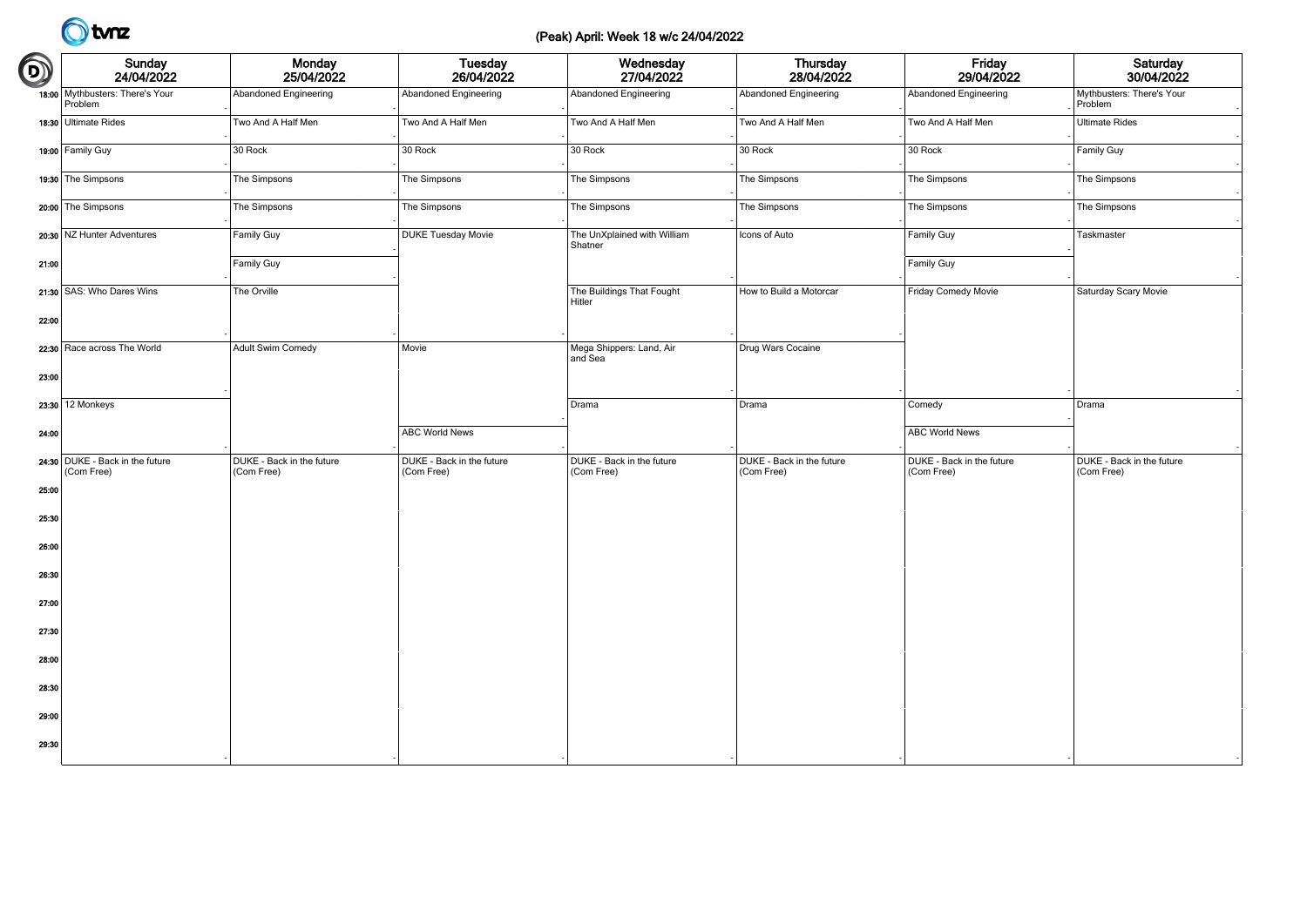### (Off Peak) May: Week 19 w/c 01/05/2022

| $\bigcirc$ | Sunday<br>01/05/2022         | <b>Monday</b><br>02/05/2022                     | <b>Tuesday</b><br>03/05/2022             | Wednesday<br>04/05/2022                  | <b>Thursday</b><br>05/05/2022            | Friday<br>06/05/2022                     | Saturday<br>07/05/2022   |
|------------|------------------------------|-------------------------------------------------|------------------------------------------|------------------------------------------|------------------------------------------|------------------------------------------|--------------------------|
|            | 06:00 Non Commercial         | On Duke Today (Com Free)                        | On Duke Today (Com Free)                 | On Duke Today (Com Free)                 | On Duke Today (Com Free)                 | On Duke Today (Com Free)                 | On Duke Today (Com Free) |
| 06:30      |                              |                                                 |                                          |                                          |                                          |                                          |                          |
| 07:00      |                              |                                                 |                                          |                                          |                                          |                                          | <b>DUKEbox Music</b>     |
| 07:30      |                              |                                                 |                                          |                                          |                                          |                                          |                          |
| 08:00      |                              |                                                 |                                          |                                          |                                          |                                          |                          |
| 08:30      |                              |                                                 |                                          |                                          |                                          |                                          |                          |
| 09:00      |                              |                                                 |                                          |                                          |                                          |                                          |                          |
| 09:30      |                              |                                                 |                                          |                                          |                                          |                                          |                          |
| 10:00      |                              |                                                 |                                          |                                          |                                          |                                          |                          |
| 10:30      |                              |                                                 |                                          |                                          |                                          |                                          |                          |
| 11:00      |                              |                                                 |                                          |                                          |                                          |                                          |                          |
| 11:30      |                              |                                                 |                                          |                                          |                                          |                                          |                          |
|            | 12:00 DUKEbox Music          | <b>DUKEbox Music</b>                            | <b>DUKEbox Music</b>                     | <b>DUKEbox Music</b>                     | <b>DUKEbox Music</b>                     | <b>DUKEbox Music</b>                     |                          |
| 12:30      |                              |                                                 |                                          |                                          |                                          |                                          |                          |
|            | 13:00 The Chase Australia    | Two And A Half Men                              | Two And A Half Men                       | Two And A Half Men                       | Two And A Half Men                       | Two And A Half Men                       | The Chase Australia      |
| 13:30      |                              | Funny You Should Ask                            | Funny You Should Ask                     | Funny You Should Ask                     | Funny You Should Ask                     | Funny You Should Ask                     |                          |
|            | 14:00 NZ Hunter Adventures   | My Country Kitchen                              | My Country Kitchen                       | My Country Kitchen                       | My Country Kitchen                       | My Country Kitchen                       | NZ Hunter Adventures     |
| 14:30      |                              | Hunting Aotearoa                                | Hunting Aotearoa                         | Hunting Aotearoa                         | <b>Hunting Aotearoa</b>                  | Hunting Aotearoa                         |                          |
|            | 15:00 River Monsters         | Heavy Rescue: 401                               | Heavy Rescue: 401                        | Heavy Rescue: 401                        | Heavy Rescue: 401                        | Heavy Rescue: 401                        | <b>River Monsters</b>    |
| 15:30      |                              |                                                 |                                          |                                          |                                          |                                          |                          |
|            | 16:00 Impossible Engineering | Battlestar Galactica - The<br><b>Miniseries</b> | Battlestar Galactica - The<br>Miniseries | Battlestar Galactica - The<br>Miniseries | Battlestar Galactica - The<br>Miniseries | Battlestar Galactica - The<br>Miniseries | Impossible Engineering   |
| 16:30      |                              | <b>ABC World News</b>                           | <b>ABC World News</b>                    | <b>ABC World News</b>                    | <b>ABC World News</b>                    | <b>ABC World News</b>                    |                          |
|            | 17:00 Everybody Hates Chris  | Xploration: Awesome Planet                      | Xploration: Awesome Planet               | Xploration: Awesome Planet               | Xploration: Awesome Planet               | Xploration: Awesome Planet               | Everybody Hates Chris    |
| 17:30      |                              | Abandoned Engineering                           | Abandoned Engineering                    | Abandoned Engineering                    | Abandoned Engineering                    | Abandoned Engineering                    |                          |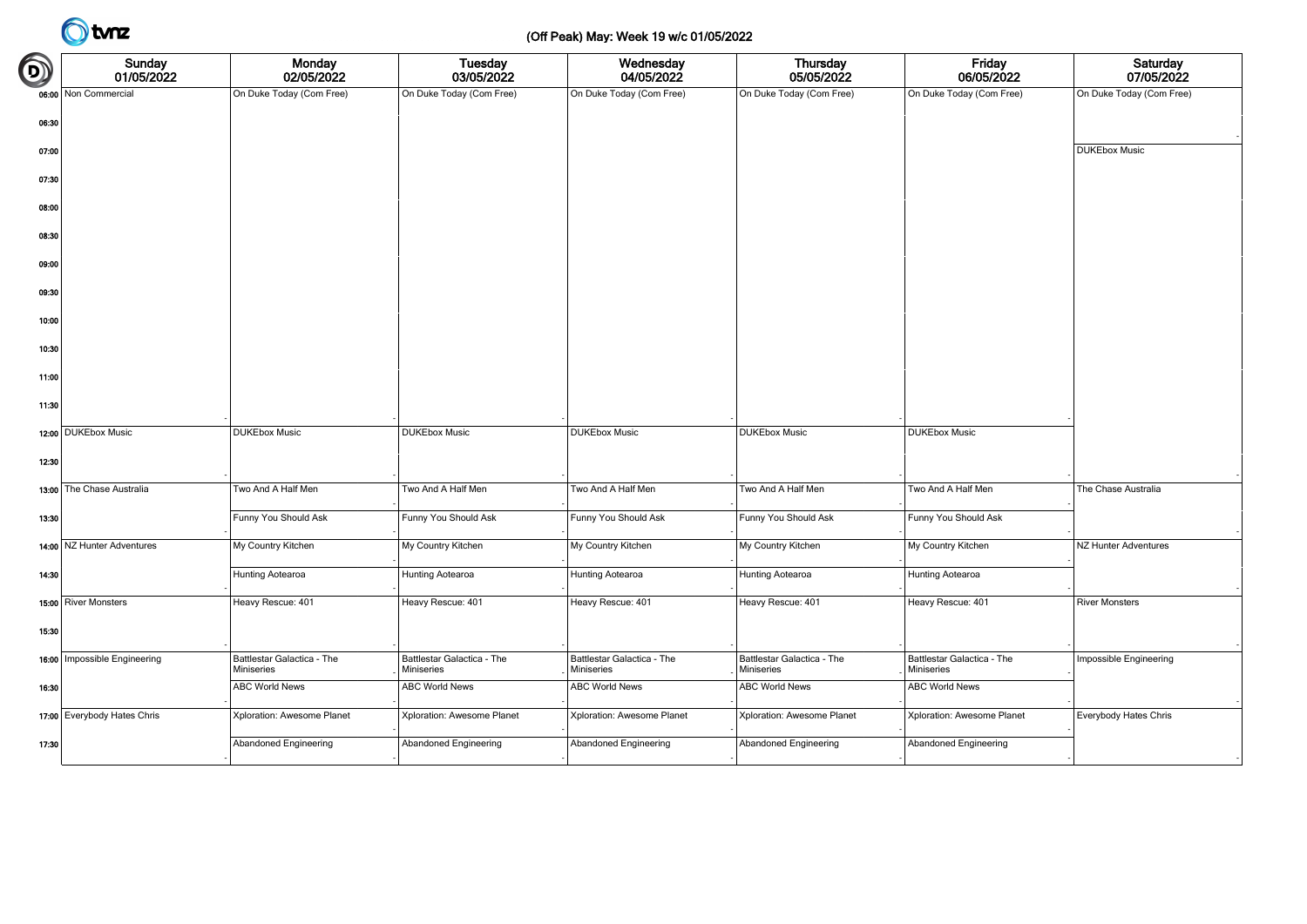### (Peak) May: Week 19 w/c 01/05/2022

| $\bigcirc$ | Sunday<br>01/05/2022                          | Monday<br>02/05/2022                    | Tuesday<br>03/05/2022                   | Wednesday<br>04/05/2022                 | Thursday<br>05/05/2022                  | Friday<br>06/05/2022                    | Saturday<br>07/05/2022                  |
|------------|-----------------------------------------------|-----------------------------------------|-----------------------------------------|-----------------------------------------|-----------------------------------------|-----------------------------------------|-----------------------------------------|
|            | 18:00 Mythbusters: There's Your<br>Problem    | Abandoned Engineering                   | Abandoned Engineering                   | Abandoned Engineering                   | Abandoned Engineering                   | Abandoned Engineering                   | Mythbusters: There's Your<br>Problem    |
|            | 18:30 Ultimate Rides                          | Two And A Half Men                      | Two And A Half Men                      | Two And A Half Men                      | Two And A Half Men                      | Two And A Half Men                      | <b>Ultimate Rides</b>                   |
|            | 19:00 Family Guy                              | 30 Rock                                 | 30 Rock                                 | 30 Rock                                 | 30 Rock                                 | 30 Rock                                 | Family Guy                              |
|            | 19:30 The Simpsons                            | The Simpsons                            | The Simpsons                            | The Simpsons                            | The Simpsons                            | The Simpsons                            | The Simpsons                            |
|            | 20:00 The Simpsons                            | The Simpsons                            | The Simpsons                            | The Simpsons                            | The Simpsons                            | The Simpsons                            | The Simpsons                            |
|            | 20:30 NZ Hunter Adventures                    | Family Guy                              | <b>DUKE Tuesday Movie</b>               | The UnXplained with William<br>Shatner  | Icons of Auto                           | Family Guy                              | Taskmaster                              |
| 21:00      |                                               | Family Guy                              |                                         |                                         |                                         | Family Guy                              |                                         |
|            | 21:30 SAS: Who Dares Wins                     | The Orville                             |                                         | The Buildings That Fought<br>Hitler     | How to Build a Motorcar                 | Friday Comedy Movie                     | Saturday Scary Movie                    |
| 22:00      |                                               |                                         |                                         |                                         |                                         |                                         |                                         |
|            | 22:30 Race across The World                   | Adult Swim Comedy                       | Movie                                   | Mega Shippers: Land, Air<br>and Sea     | Drug Wars Cocaine                       |                                         |                                         |
| 23:00      |                                               |                                         |                                         |                                         |                                         |                                         |                                         |
|            | 23:30 12 Monkeys                              |                                         |                                         | Drama                                   | Drama                                   | Comedy                                  | Drama                                   |
| 24:00      |                                               |                                         | <b>ABC World News</b>                   |                                         |                                         | <b>ABC World News</b>                   |                                         |
|            | 24:30 DUKE - Back in the future<br>(Com Free) | DUKE - Back in the future<br>(Com Free) | DUKE - Back in the future<br>(Com Free) | DUKE - Back in the future<br>(Com Free) | DUKE - Back in the future<br>(Com Free) | DUKE - Back in the future<br>(Com Free) | DUKE - Back in the future<br>(Com Free) |
| 25:00      |                                               |                                         |                                         |                                         |                                         |                                         |                                         |
| 25:30      |                                               |                                         |                                         |                                         |                                         |                                         |                                         |
| 26:00      |                                               |                                         |                                         |                                         |                                         |                                         |                                         |
| 26:30      |                                               |                                         |                                         |                                         |                                         |                                         |                                         |
| 27:00      |                                               |                                         |                                         |                                         |                                         |                                         |                                         |
| 27:30      |                                               |                                         |                                         |                                         |                                         |                                         |                                         |
| 28:00      |                                               |                                         |                                         |                                         |                                         |                                         |                                         |
| 28:30      |                                               |                                         |                                         |                                         |                                         |                                         |                                         |
| 29:00      |                                               |                                         |                                         |                                         |                                         |                                         |                                         |
| 29:30      |                                               |                                         |                                         |                                         |                                         |                                         |                                         |
|            |                                               |                                         |                                         |                                         |                                         |                                         |                                         |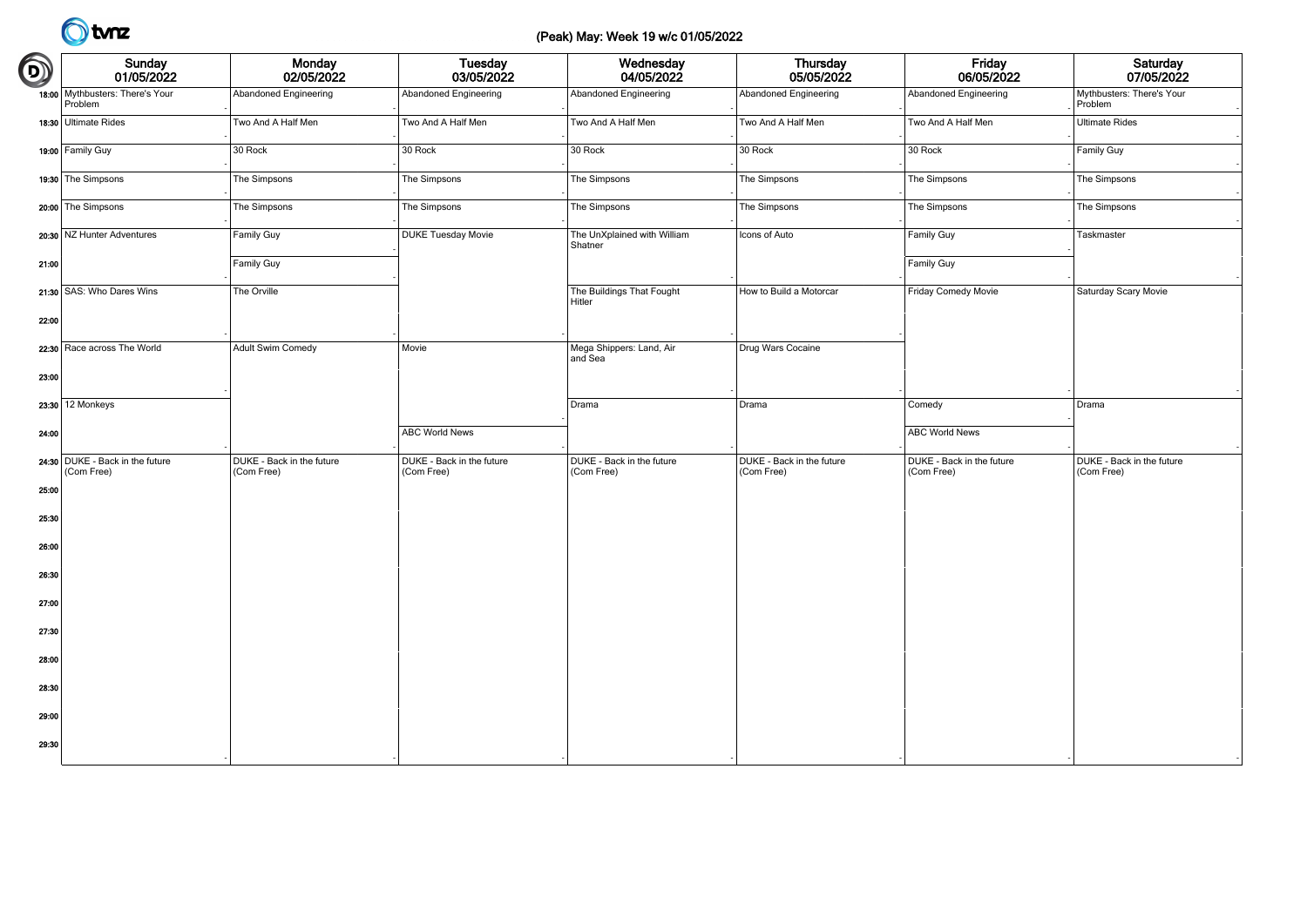### (Off Peak) May: Week 20 w/c 08/05/2022

| ඛ     | Sunday<br>08/05/2022         | <b>Monday</b><br>09/05/2022                     | <b>Tuesday</b><br>10/05/2022             | Wednesday<br>11/05/2022                  | <b>Thursday</b><br>12/05/2022            | Friday<br>13/05/2022                     | Saturday<br>14/05/2022   |
|-------|------------------------------|-------------------------------------------------|------------------------------------------|------------------------------------------|------------------------------------------|------------------------------------------|--------------------------|
|       | 06:00 Non Commercial         | On Duke Today (Com Free)                        | On Duke Today (Com Free)                 | On Duke Today (Com Free)                 | On Duke Today (Com Free)                 | On Duke Today (Com Free)                 | On Duke Today (Com Free) |
| 06:30 |                              |                                                 |                                          |                                          |                                          |                                          |                          |
| 07:00 |                              |                                                 |                                          |                                          |                                          |                                          | <b>DUKEbox Music</b>     |
| 07:30 |                              |                                                 |                                          |                                          |                                          |                                          |                          |
| 08:00 |                              |                                                 |                                          |                                          |                                          |                                          |                          |
| 08:30 |                              |                                                 |                                          |                                          |                                          |                                          |                          |
| 09:00 |                              |                                                 |                                          |                                          |                                          |                                          |                          |
| 09:30 |                              |                                                 |                                          |                                          |                                          |                                          |                          |
| 10:00 |                              |                                                 |                                          |                                          |                                          |                                          |                          |
| 10:30 |                              |                                                 |                                          |                                          |                                          |                                          |                          |
| 11:00 |                              |                                                 |                                          |                                          |                                          |                                          |                          |
| 11:30 |                              |                                                 |                                          |                                          |                                          |                                          |                          |
|       | 12:00 DUKEbox Music          | <b>DUKEbox Music</b>                            | <b>DUKEbox Music</b>                     | <b>DUKEbox Music</b>                     | <b>DUKEbox Music</b>                     | <b>DUKEbox Music</b>                     |                          |
| 12:30 |                              |                                                 |                                          |                                          |                                          |                                          |                          |
|       | 13:00 The Chase Australia    | Two And A Half Men                              | Two And A Half Men                       | Two And A Half Men                       | Two And A Half Men                       | Two And A Half Men                       | The Chase Australia      |
| 13:30 |                              | Funny You Should Ask                            | Funny You Should Ask                     | Funny You Should Ask                     | Funny You Should Ask                     | Funny You Should Ask                     |                          |
|       | 14:00 NZ Hunter Adventures   | My Country Kitchen                              | My Country Kitchen                       | My Country Kitchen                       | My Country Kitchen                       | My Country Kitchen                       | NZ Hunter Adventures     |
| 14:30 |                              | Hunting Aotearoa                                | Hunting Aotearoa                         | Hunting Aotearoa                         | Hunting Aotearoa                         | Hunting Aotearoa                         |                          |
|       | 15:00 River Monsters         | Heavy Rescue: 401                               | Heavy Rescue: 401                        | Heavy Rescue: 401                        | Heavy Rescue: 401                        | Heavy Rescue: 401                        | <b>River Monsters</b>    |
| 15:30 |                              |                                                 |                                          |                                          |                                          |                                          |                          |
|       |                              |                                                 |                                          |                                          |                                          |                                          |                          |
|       | 16:00 Impossible Engineering | Battlestar Galactica - The<br><b>Miniseries</b> | Battlestar Galactica - The<br>Miniseries | Battlestar Galactica - The<br>Miniseries | Battlestar Galactica - The<br>Miniseries | Battlestar Galactica - The<br>Miniseries | Impossible Engineering   |
| 16:30 |                              | <b>ABC World News</b>                           | <b>ABC World News</b>                    | <b>ABC World News</b>                    | <b>ABC World News</b>                    | <b>ABC World News</b>                    |                          |
|       | 17:00 Everybody Hates Chris  | Xploration: Awesome Planet                      | Xploration: Awesome Planet               | Xploration: Awesome Planet               | Xploration: Awesome Planet               | Xploration: Awesome Planet               | Everybody Hates Chris    |
| 17:30 |                              | Abandoned Engineering                           | Abandoned Engineering                    | Abandoned Engineering                    | Abandoned Engineering                    | Abandoned Engineering                    |                          |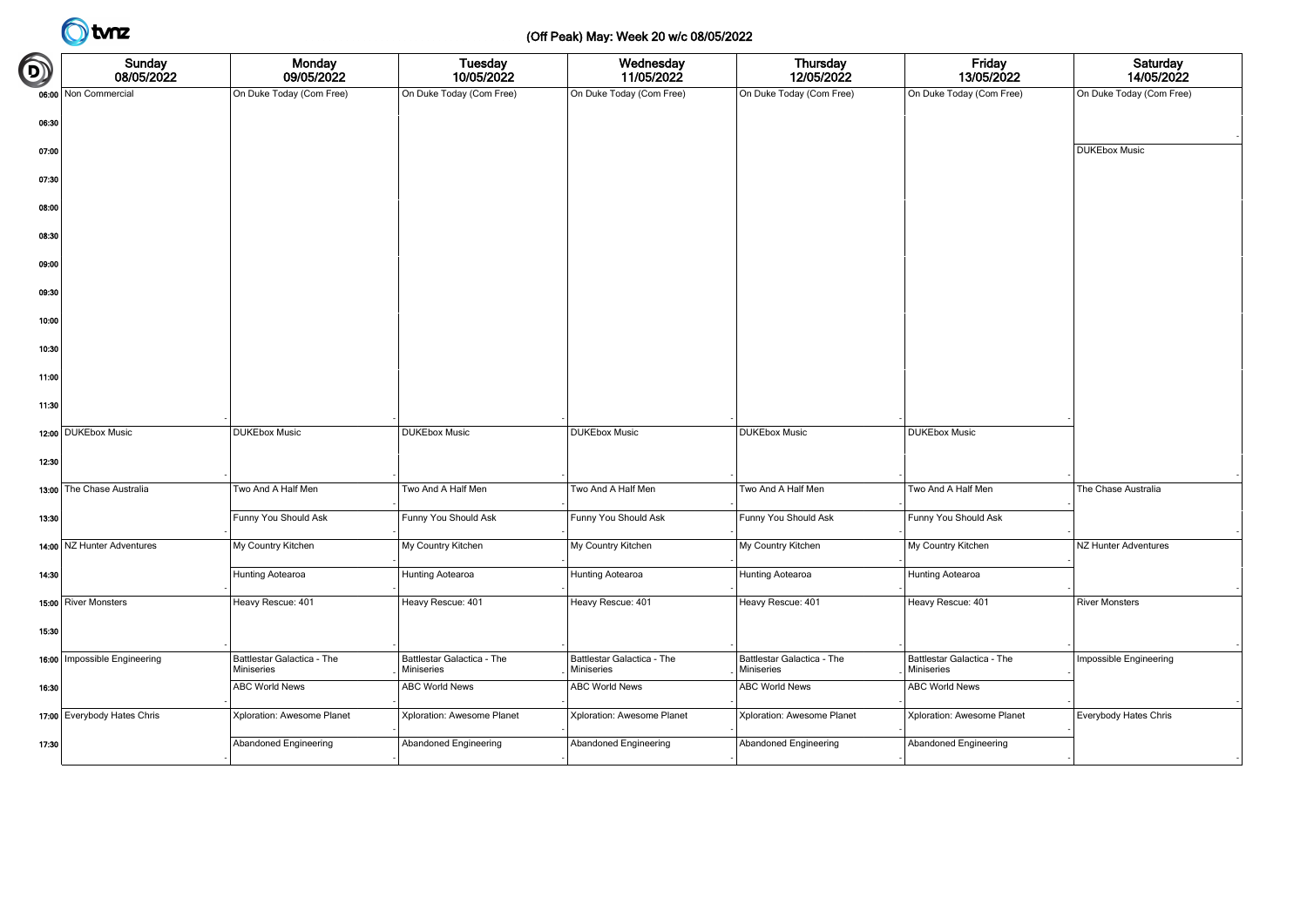### (Peak) May: Week 20 w/c 08/05/2022

| $\bigcirc$ | Sunday<br>08/05/2022                          | Monday<br>09/05/2022                    | <b>Tuesday</b><br>10/05/2022            | Wednesday<br>11/05/2022                 | Thursday<br>12/05/2022                  | Friday<br>13/05/2022                    | Saturday<br>14/05/2022                  |
|------------|-----------------------------------------------|-----------------------------------------|-----------------------------------------|-----------------------------------------|-----------------------------------------|-----------------------------------------|-----------------------------------------|
|            | 18:00 Mythbusters: There's Your<br>Problem    | Abandoned Engineering                   | Abandoned Engineering                   | Abandoned Engineering                   | Abandoned Engineering                   | Abandoned Engineering                   | Mythbusters: There's Your<br>Problem    |
|            | 18:30 Ultimate Rides                          | Two And A Half Men                      | Two And A Half Men                      | Two And A Half Men                      | Two And A Half Men                      | Two And A Half Men                      | <b>Ultimate Rides</b>                   |
|            | 19:00 Family Guy                              | 30 Rock                                 | 30 Rock                                 | 30 Rock                                 | 30 Rock                                 | 30 Rock                                 | Family Guy                              |
|            | 19:30 The Simpsons                            | The Simpsons                            | The Simpsons                            | The Simpsons                            | The Simpsons                            | The Simpsons                            | The Simpsons                            |
|            | 20:00 The Simpsons                            | The Simpsons                            | The Simpsons                            | The Simpsons                            | The Simpsons                            | The Simpsons                            | The Simpsons                            |
|            | 20:30 NZ Hunter Adventures                    | Family Guy                              | <b>DUKE Tuesday Movie</b>               | The UnXplained with William<br>Shatner  | Icons of Auto                           | Family Guy                              | Taskmaster                              |
| 21:00      |                                               | Family Guy                              |                                         |                                         |                                         | Family Guy                              |                                         |
|            | 21:30 SAS: Who Dares Wins                     | The Orville                             |                                         | The Buildings That Fought<br>Hitler     | How to Build a Motorcar                 | Friday Comedy Movie                     | Saturday Scary Movie                    |
| 22:00      |                                               |                                         |                                         |                                         |                                         |                                         |                                         |
|            | 22:30 Race across The World                   | Adult Swim Comedy                       | Movie                                   | Mega Shippers: Land, Air<br>and Sea     | Drug Wars Cocaine                       |                                         |                                         |
| 23:00      |                                               |                                         |                                         |                                         |                                         |                                         |                                         |
|            | 23:30 12 Monkeys                              |                                         |                                         | Drama                                   | Drama                                   | Comedy                                  | Drama                                   |
| 24:00      |                                               |                                         | <b>ABC World News</b>                   |                                         |                                         | <b>ABC World News</b>                   |                                         |
|            | 24:30 DUKE - Back in the future<br>(Com Free) | DUKE - Back in the future<br>(Com Free) | DUKE - Back in the future<br>(Com Free) | DUKE - Back in the future<br>(Com Free) | DUKE - Back in the future<br>(Com Free) | DUKE - Back in the future<br>(Com Free) | DUKE - Back in the future<br>(Com Free) |
| 25:00      |                                               |                                         |                                         |                                         |                                         |                                         |                                         |
| 25:30      |                                               |                                         |                                         |                                         |                                         |                                         |                                         |
| 26:00      |                                               |                                         |                                         |                                         |                                         |                                         |                                         |
| 26:30      |                                               |                                         |                                         |                                         |                                         |                                         |                                         |
| 27:00      |                                               |                                         |                                         |                                         |                                         |                                         |                                         |
| 27:30      |                                               |                                         |                                         |                                         |                                         |                                         |                                         |
| 28:00      |                                               |                                         |                                         |                                         |                                         |                                         |                                         |
| 28:30      |                                               |                                         |                                         |                                         |                                         |                                         |                                         |
| 29:00      |                                               |                                         |                                         |                                         |                                         |                                         |                                         |
| 29:30      |                                               |                                         |                                         |                                         |                                         |                                         |                                         |
|            |                                               |                                         |                                         |                                         |                                         |                                         |                                         |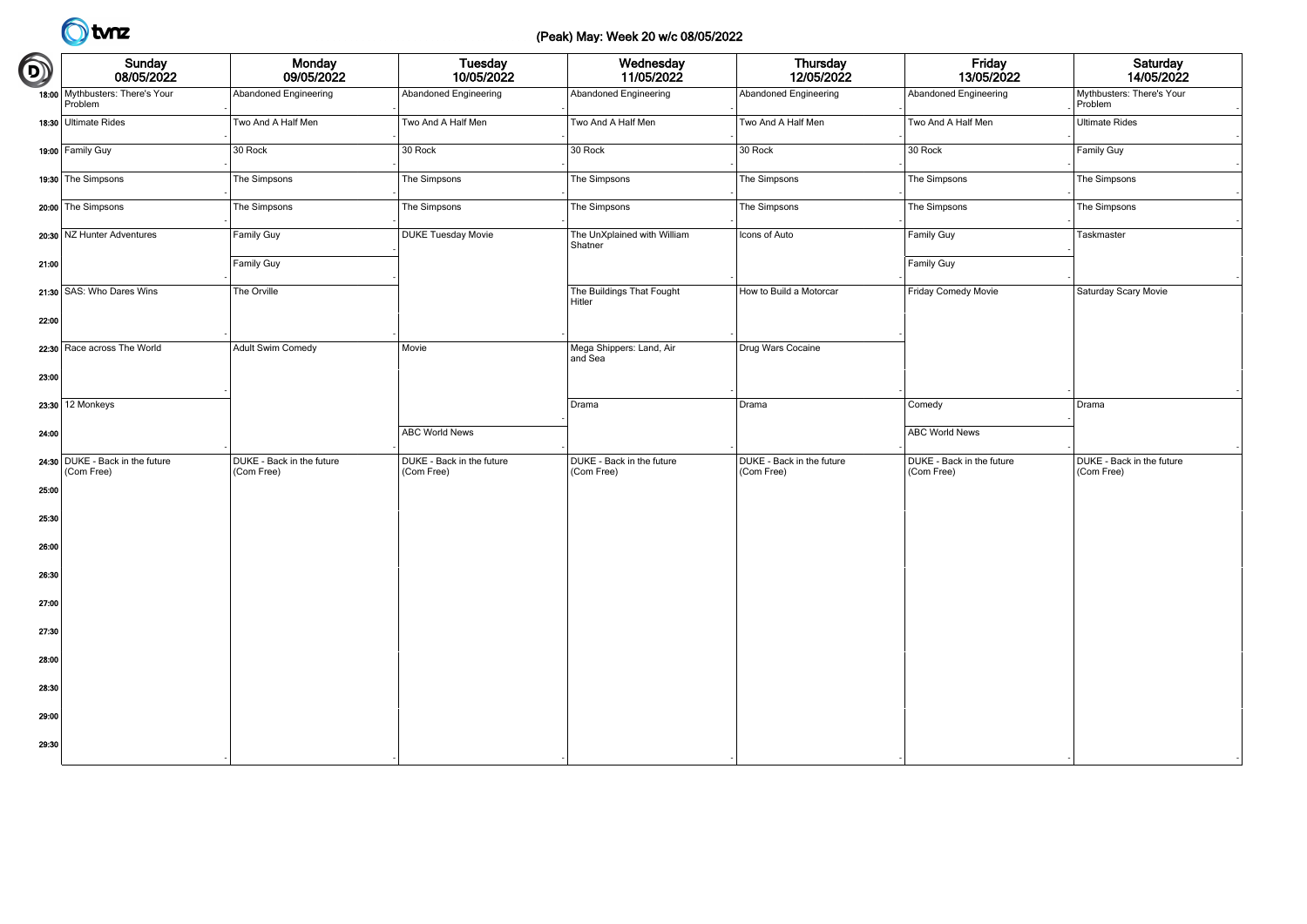### (Off Peak) May: Week 21 w/c 15/05/2022

| $\bigcirc$ | Sunday<br>15/05/2022         | Monday<br>16/05/2022                     | <b>Tuesday</b><br>17/05/2022             | Wednesday<br>18/05/2022                  | <b>Thursday</b><br>19/05/2022            | Friday<br>20/05/2022                     | Saturday<br>21/05/2022   |
|------------|------------------------------|------------------------------------------|------------------------------------------|------------------------------------------|------------------------------------------|------------------------------------------|--------------------------|
|            | 06:00 Non Commercial         | On Duke Today (Com Free)                 | On Duke Today (Com Free)                 | On Duke Today (Com Free)                 | On Duke Today (Com Free)                 | On Duke Today (Com Free)                 | On Duke Today (Com Free) |
| 06:30      |                              |                                          |                                          |                                          |                                          |                                          |                          |
| 07:00      |                              |                                          |                                          |                                          |                                          |                                          | <b>DUKEbox Music</b>     |
| 07:30      |                              |                                          |                                          |                                          |                                          |                                          |                          |
| 08:00      |                              |                                          |                                          |                                          |                                          |                                          |                          |
| 08:30      |                              |                                          |                                          |                                          |                                          |                                          |                          |
| 09:00      |                              |                                          |                                          |                                          |                                          |                                          |                          |
| 09:30      |                              |                                          |                                          |                                          |                                          |                                          |                          |
| 10:00      |                              |                                          |                                          |                                          |                                          |                                          |                          |
| 10:30      |                              |                                          |                                          |                                          |                                          |                                          |                          |
| 11:00      |                              |                                          |                                          |                                          |                                          |                                          |                          |
| 11:30      |                              |                                          |                                          |                                          |                                          |                                          |                          |
|            | 12:00 DUKEbox Music          | <b>DUKEbox Music</b>                     | <b>DUKEbox Music</b>                     | <b>DUKEbox Music</b>                     | <b>DUKEbox Music</b>                     | <b>DUKEbox Music</b>                     |                          |
| 12:30      |                              |                                          |                                          |                                          |                                          |                                          |                          |
|            | 13:00 The Chase Australia    | Two And A Half Men                       | Two And A Half Men                       | Two And A Half Men                       | Two And A Half Men                       | Two And A Half Men                       | The Chase Australia      |
| 13:30      |                              | Funny You Should Ask                     | Funny You Should Ask                     | Funny You Should Ask                     | Funny You Should Ask                     | Funny You Should Ask                     |                          |
|            | 14:00 NZ Hunter Adventures   | My Country Kitchen                       | My Country Kitchen                       | My Country Kitchen                       | My Country Kitchen                       | My Country Kitchen                       | NZ Hunter Adventures     |
| 14:30      |                              | Hunting Aotearoa                         | Hunting Aotearoa                         | Hunting Aotearoa                         | Hunting Aotearoa                         | Hunting Aotearoa                         |                          |
|            | 15:00 River Monsters         | Heavy Rescue: 401                        | Heavy Rescue: 401                        | Heavy Rescue: 401                        | Heavy Rescue: 401                        | Heavy Rescue: 401                        | <b>River Monsters</b>    |
| 15:30      |                              |                                          |                                          |                                          |                                          |                                          |                          |
|            | 16:00 Impossible Engineering | Battlestar Galactica - The<br>Miniseries | Battlestar Galactica - The<br>Miniseries | Battlestar Galactica - The<br>Miniseries | Battlestar Galactica - The<br>Miniseries | Battlestar Galactica - The<br>Miniseries | Impossible Engineering   |
| 16:30      |                              | <b>ABC World News</b>                    | <b>ABC World News</b>                    | <b>ABC World News</b>                    | <b>ABC World News</b>                    | <b>ABC World News</b>                    |                          |
|            | 17:00 Everybody Hates Chris  | Xploration: Awesome Planet               | Xploration: Awesome Planet               | Xploration: Awesome Planet               | Xploration: Awesome Planet               | Xploration: Awesome Planet               | Everybody Hates Chris    |
| 17:30      |                              | Abandoned Engineering                    | Abandoned Engineering                    | Abandoned Engineering                    | <b>Abandoned Engineering</b>             | Abandoned Engineering                    |                          |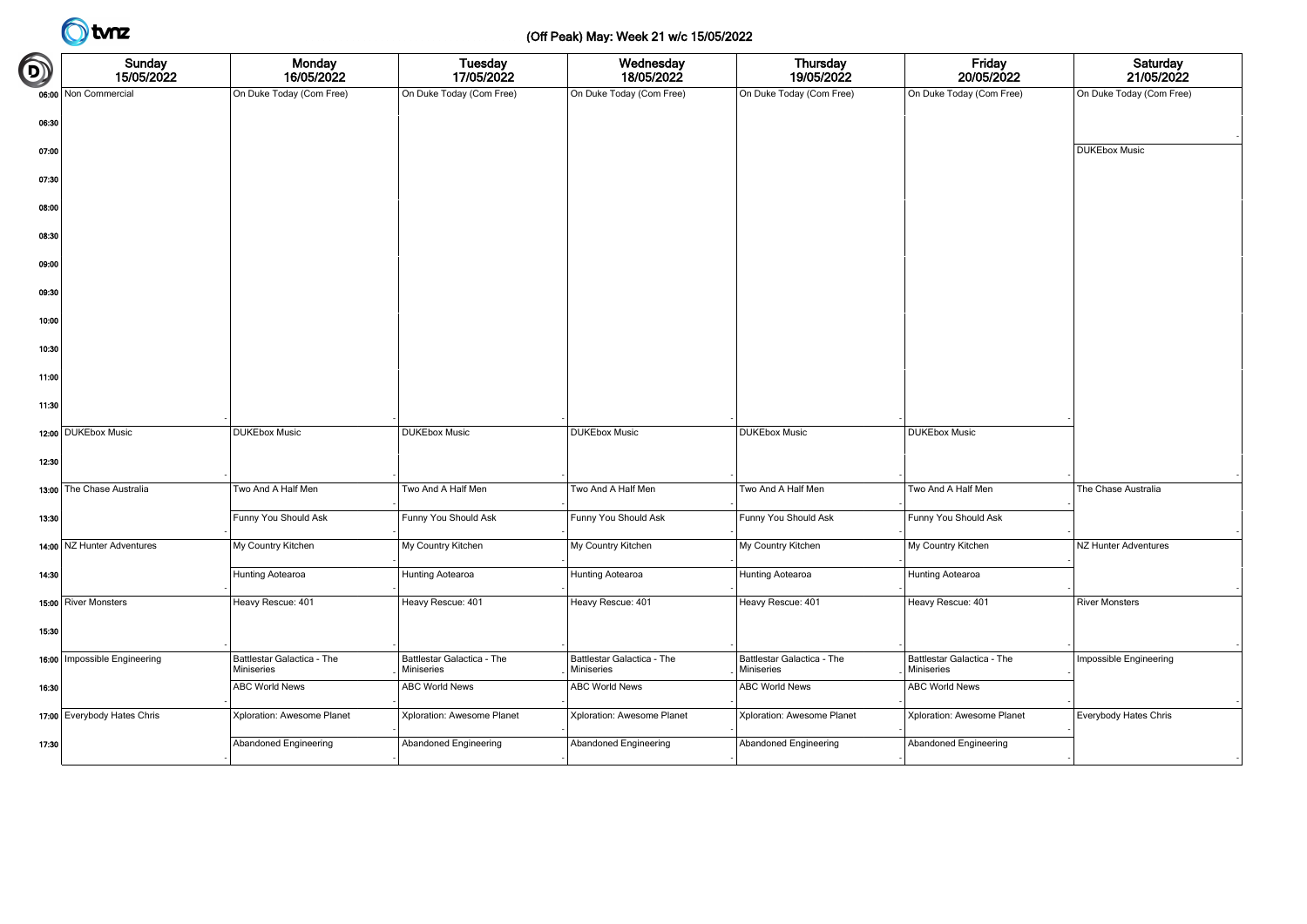### (Peak) May: Week 21 w/c 15/05/2022

| $\bigcirc$ | Sunday<br>15/05/2022                          | Monday<br>16/05/2022                    | Tuesday<br>17/05/2022                   | Wednesday<br>18/05/2022                 | Thursday<br>19/05/2022                  | Friday<br>20/05/2022                    | Saturday<br>21/05/2022                  |
|------------|-----------------------------------------------|-----------------------------------------|-----------------------------------------|-----------------------------------------|-----------------------------------------|-----------------------------------------|-----------------------------------------|
|            | 18:00 Mythbusters: There's Your<br>Problem    | Abandoned Engineering                   | Abandoned Engineering                   | Abandoned Engineering                   | Abandoned Engineering                   | Abandoned Engineering                   | Mythbusters: There's Your<br>Problem    |
|            | 18:30 Ultimate Rides                          | Two And A Half Men                      | Two And A Half Men                      | Two And A Half Men                      | Two And A Half Men                      | Two And A Half Men                      | <b>Ultimate Rides</b>                   |
|            | 19:00 Family Guy                              | 30 Rock                                 | 30 Rock                                 | 30 Rock                                 | 30 Rock                                 | 30 Rock                                 | Family Guy                              |
|            | 19:30 The Simpsons                            | The Simpsons                            | The Simpsons                            | The Simpsons                            | The Simpsons                            | The Simpsons                            | The Simpsons                            |
|            | 20:00 The Simpsons                            | The Simpsons                            | The Simpsons                            | The Simpsons                            | The Simpsons                            | The Simpsons                            | The Simpsons                            |
|            | 20:30 NZ Hunter Adventures                    | Family Guy                              | <b>DUKE Tuesday Movie</b>               | The UnXplained with William<br>Shatner  | Icons of Auto                           | Family Guy                              | Taskmaster                              |
| 21:00      |                                               | Family Guy                              |                                         |                                         |                                         | Family Guy                              |                                         |
|            | 21:30 SAS: Who Dares Wins                     | The Orville                             |                                         | The Buildings That Fought<br>Hitler     | How to Build a Motorcar                 | Friday Comedy Movie                     | Saturday Scary Movie                    |
| 22:00      |                                               |                                         |                                         |                                         |                                         |                                         |                                         |
|            | 22:30 Race across The World                   | Adult Swim Comedy                       | Movie                                   | Mega Shippers: Land, Air<br>and Sea     | Drug Wars Cocaine                       |                                         |                                         |
| 23:00      |                                               |                                         |                                         |                                         |                                         |                                         |                                         |
|            | 23:30 12 Monkeys                              |                                         |                                         | Drama                                   | Drama                                   | Comedy                                  | Drama                                   |
| 24:00      |                                               |                                         | <b>ABC World News</b>                   |                                         |                                         | <b>ABC World News</b>                   |                                         |
|            | 24:30 DUKE - Back in the future<br>(Com Free) | DUKE - Back in the future<br>(Com Free) | DUKE - Back in the future<br>(Com Free) | DUKE - Back in the future<br>(Com Free) | DUKE - Back in the future<br>(Com Free) | DUKE - Back in the future<br>(Com Free) | DUKE - Back in the future<br>(Com Free) |
| 25:00      |                                               |                                         |                                         |                                         |                                         |                                         |                                         |
| 25:30      |                                               |                                         |                                         |                                         |                                         |                                         |                                         |
| 26:00      |                                               |                                         |                                         |                                         |                                         |                                         |                                         |
| 26:30      |                                               |                                         |                                         |                                         |                                         |                                         |                                         |
| 27:00      |                                               |                                         |                                         |                                         |                                         |                                         |                                         |
| 27:30      |                                               |                                         |                                         |                                         |                                         |                                         |                                         |
| 28:00      |                                               |                                         |                                         |                                         |                                         |                                         |                                         |
| 28:30      |                                               |                                         |                                         |                                         |                                         |                                         |                                         |
| 29:00      |                                               |                                         |                                         |                                         |                                         |                                         |                                         |
| 29:30      |                                               |                                         |                                         |                                         |                                         |                                         |                                         |
|            |                                               |                                         |                                         |                                         |                                         |                                         |                                         |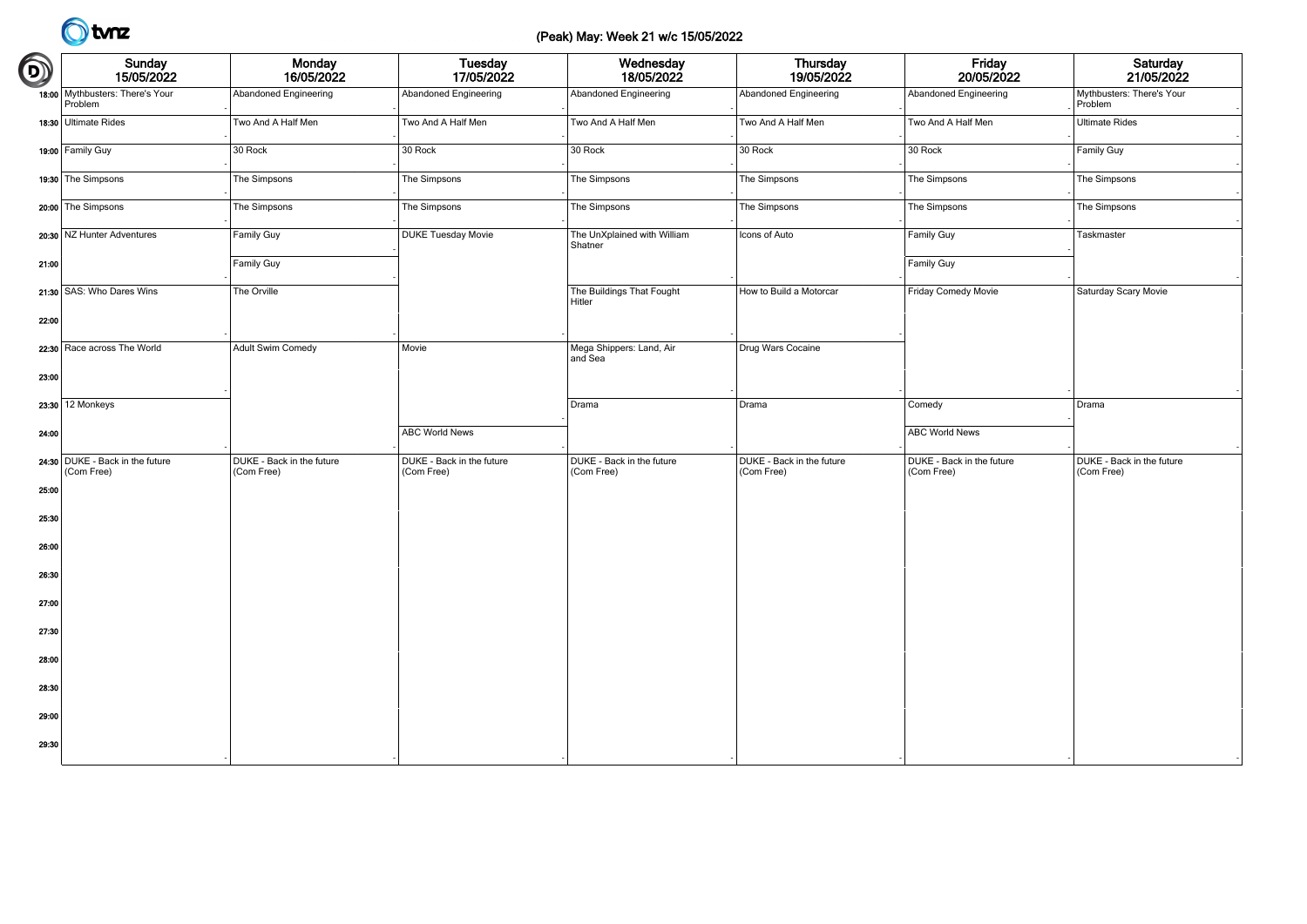### (Off Peak) May: Week 22 w/c 22/05/2022

| $\bigcirc$ | Sunday<br>22/05/2022         | Monday<br>23/05/2022                            | <b>Tuesday</b><br>24/05/2022             | Wednesday<br>25/05/2022                  | <b>Thursday</b><br>26/05/2022            | Friday<br>27/05/2022                            | Saturday<br>28/05/2022   |
|------------|------------------------------|-------------------------------------------------|------------------------------------------|------------------------------------------|------------------------------------------|-------------------------------------------------|--------------------------|
|            | 06:00 Non Commercial         | On Duke Today (Com Free)                        | On Duke Today (Com Free)                 | On Duke Today (Com Free)                 | On Duke Today (Com Free)                 | On Duke Today (Com Free)                        | On Duke Today (Com Free) |
| 06:30      |                              |                                                 |                                          |                                          |                                          |                                                 |                          |
| 07:00      |                              |                                                 |                                          |                                          |                                          |                                                 | <b>DUKEbox Music</b>     |
| 07:30      |                              |                                                 |                                          |                                          |                                          |                                                 |                          |
| 08:00      |                              |                                                 |                                          |                                          |                                          |                                                 |                          |
| 08:30      |                              |                                                 |                                          |                                          |                                          |                                                 |                          |
| 09:00      |                              |                                                 |                                          |                                          |                                          |                                                 |                          |
| 09:30      |                              |                                                 |                                          |                                          |                                          |                                                 |                          |
| 10:00      |                              |                                                 |                                          |                                          |                                          |                                                 |                          |
| 10:30      |                              |                                                 |                                          |                                          |                                          |                                                 |                          |
| 11:00      |                              |                                                 |                                          |                                          |                                          |                                                 |                          |
| 11:30      |                              |                                                 |                                          |                                          |                                          |                                                 |                          |
|            | 12:00 DUKEbox Music          | <b>DUKEbox Music</b>                            | <b>DUKEbox Music</b>                     | <b>DUKEbox Music</b>                     | <b>DUKEbox Music</b>                     | <b>DUKEbox Music</b>                            |                          |
| 12:30      |                              |                                                 |                                          |                                          |                                          |                                                 |                          |
|            | 13:00 The Chase Australia    | Two And A Half Men                              | Two And A Half Men                       | Two And A Half Men                       | Two And A Half Men                       | Two And A Half Men                              | The Chase Australia      |
| 13:30      |                              | Funny You Should Ask                            | Funny You Should Ask                     | Funny You Should Ask                     | Funny You Should Ask                     | Funny You Should Ask                            |                          |
|            | 14:00 NZ Hunter Adventures   | My Country Kitchen                              | My Country Kitchen                       | My Country Kitchen                       | My Country Kitchen                       | My Country Kitchen                              | NZ Hunter Adventures     |
| 14:30      |                              | Hunting Aotearoa                                | <b>Hunting Aotearoa</b>                  | Hunting Aotearoa                         | Hunting Aotearoa                         | Hunting Aotearoa                                |                          |
|            | 15:00 River Monsters         | Heavy Rescue: 401                               | Heavy Rescue: 401                        | Heavy Rescue: 401                        | Heavy Rescue: 401                        | Heavy Rescue: 401                               | <b>River Monsters</b>    |
| 15:30      |                              |                                                 |                                          |                                          |                                          |                                                 |                          |
|            | 16:00 Impossible Engineering | Battlestar Galactica - The<br><b>Miniseries</b> | Battlestar Galactica - The<br>Miniseries | Battlestar Galactica - The<br>Miniseries | Battlestar Galactica - The<br>Miniseries | Battlestar Galactica - The<br><b>Miniseries</b> | Impossible Engineering   |
| 16:30      |                              | <b>ABC World News</b>                           | <b>ABC World News</b>                    | <b>ABC World News</b>                    | <b>ABC World News</b>                    | <b>ABC World News</b>                           |                          |
|            | 17:00 Everybody Hates Chris  | Xploration: Awesome Planet                      | Xploration: Awesome Planet               | Xploration: Awesome Planet               | Xploration: Awesome Planet               | Xploration: Awesome Planet                      | Everybody Hates Chris    |
| 17:30      |                              | Abandoned Engineering                           | Abandoned Engineering                    | Abandoned Engineering                    | Abandoned Engineering                    | Abandoned Engineering                           |                          |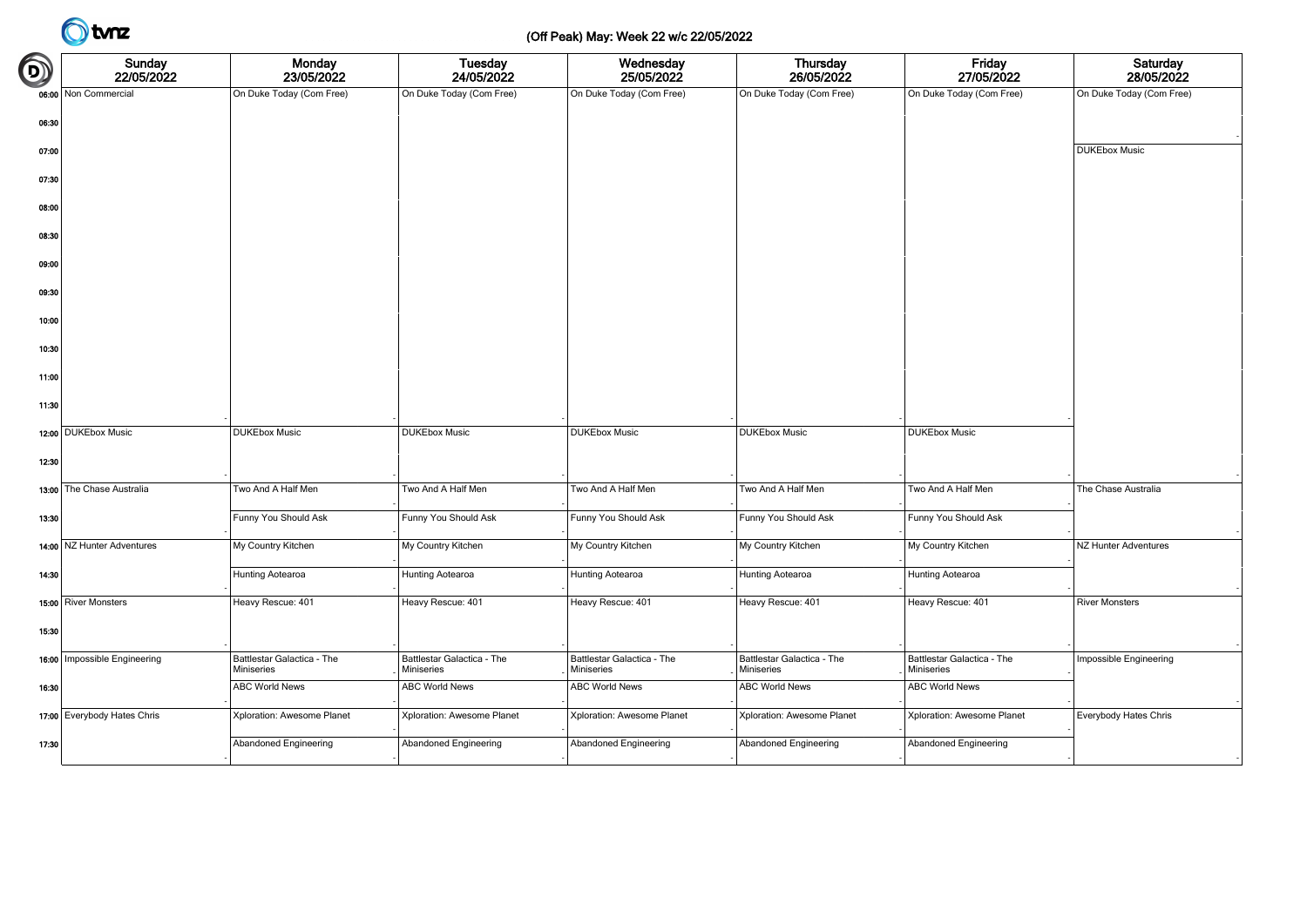### (Peak) May: Week 22 w/c 22/05/2022

| $\bigcirc$ | Sunday<br>22/05/2022                          | Monday<br>23/05/2022                    | Tuesday<br>24/05/2022                   | Wednesday<br>25/05/2022                 | Thursday<br>26/05/2022                  | Friday<br>27/05/2022                    | Saturday<br>28/05/2022                  |
|------------|-----------------------------------------------|-----------------------------------------|-----------------------------------------|-----------------------------------------|-----------------------------------------|-----------------------------------------|-----------------------------------------|
|            | 18:00 Mythbusters: There's Your<br>Problem    | Abandoned Engineering                   | Abandoned Engineering                   | Abandoned Engineering                   | Abandoned Engineering                   | Abandoned Engineering                   | Mythbusters: There's Your<br>Problem    |
|            | 18:30 Ultimate Rides                          | Two And A Half Men                      | Two And A Half Men                      | Two And A Half Men                      | Two And A Half Men                      | Two And A Half Men                      | <b>Ultimate Rides</b>                   |
|            | 19:00 Family Guy                              | 30 Rock                                 | 30 Rock                                 | 30 Rock                                 | 30 Rock                                 | 30 Rock                                 | Family Guy                              |
|            | 19:30 The Simpsons                            | The Simpsons                            | The Simpsons                            | The Simpsons                            | The Simpsons                            | The Simpsons                            | The Simpsons                            |
|            | 20:00 The Simpsons                            | The Simpsons                            | The Simpsons                            | The Simpsons                            | The Simpsons                            | The Simpsons                            | The Simpsons                            |
|            | 20:30 NZ Hunter Adventures                    | Family Guy                              | <b>DUKE Tuesday Movie</b>               | The UnXplained with William<br>Shatner  | Icons of Auto                           | Family Guy                              | Taskmaster                              |
| 21:00      |                                               | Family Guy                              |                                         |                                         |                                         | Family Guy                              |                                         |
|            | 21:30 SAS: Who Dares Wins                     | The Orville                             |                                         | The Buildings That Fought<br>Hitler     | How to Build a Motorcar                 | Friday Comedy Movie                     | Saturday Scary Movie                    |
| 22:00      |                                               |                                         |                                         |                                         |                                         |                                         |                                         |
|            | 22:30 Race across The World                   | Adult Swim Comedy                       | Movie                                   | Mega Shippers: Land, Air<br>and Sea     | Drug Wars Cocaine                       |                                         |                                         |
| 23:00      |                                               |                                         |                                         |                                         |                                         |                                         |                                         |
|            | 23:30 12 Monkeys                              |                                         |                                         | Drama                                   | Drama                                   | Comedy                                  | Drama                                   |
| 24:00      |                                               |                                         | <b>ABC World News</b>                   |                                         |                                         | <b>ABC World News</b>                   |                                         |
|            | 24:30 DUKE - Back in the future<br>(Com Free) | DUKE - Back in the future<br>(Com Free) | DUKE - Back in the future<br>(Com Free) | DUKE - Back in the future<br>(Com Free) | DUKE - Back in the future<br>(Com Free) | DUKE - Back in the future<br>(Com Free) | DUKE - Back in the future<br>(Com Free) |
| 25:00      |                                               |                                         |                                         |                                         |                                         |                                         |                                         |
| 25:30      |                                               |                                         |                                         |                                         |                                         |                                         |                                         |
| 26:00      |                                               |                                         |                                         |                                         |                                         |                                         |                                         |
| 26:30      |                                               |                                         |                                         |                                         |                                         |                                         |                                         |
| 27:00      |                                               |                                         |                                         |                                         |                                         |                                         |                                         |
| 27:30      |                                               |                                         |                                         |                                         |                                         |                                         |                                         |
| 28:00      |                                               |                                         |                                         |                                         |                                         |                                         |                                         |
| 28:30      |                                               |                                         |                                         |                                         |                                         |                                         |                                         |
| 29:00      |                                               |                                         |                                         |                                         |                                         |                                         |                                         |
| 29:30      |                                               |                                         |                                         |                                         |                                         |                                         |                                         |
|            |                                               |                                         |                                         |                                         |                                         |                                         |                                         |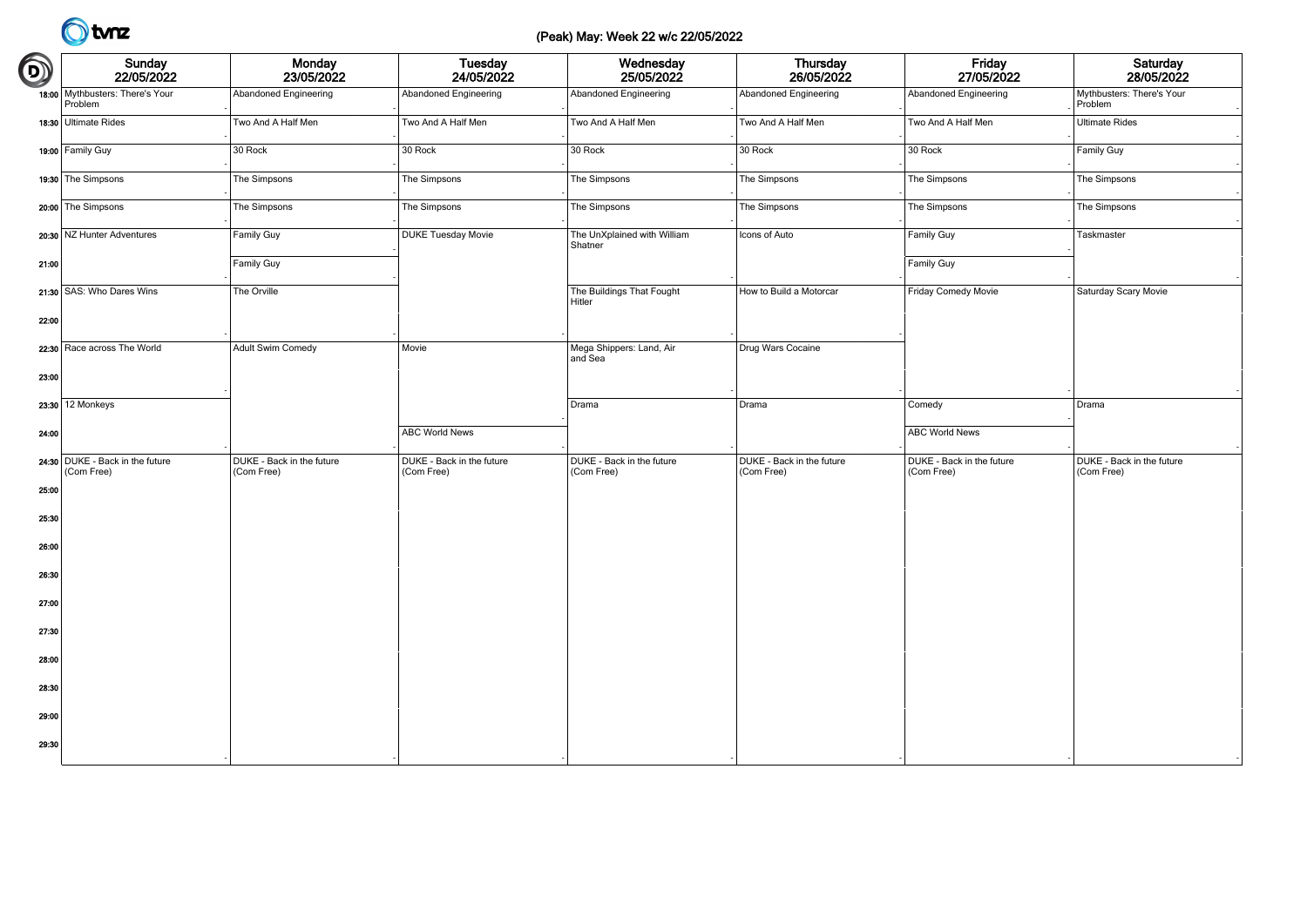### (Off Peak) June: Week 23 w/c 29/05/2022

| $\bigcirc$ | Sunday<br>29/05/2022         | Monday<br>30/05/2022                     | <b>Tuesday</b><br>31/05/2022             | Wednesday<br>01/06/2022                  | <b>Thursday</b><br>02/06/2022            | Friday<br>03/06/2022                     | Saturday<br>04/06/2022   |
|------------|------------------------------|------------------------------------------|------------------------------------------|------------------------------------------|------------------------------------------|------------------------------------------|--------------------------|
|            | 06:00 Non Commercial         | On Duke Today (Com Free)                 | On Duke Today (Com Free)                 | On Duke Today (Com Free)                 | On Duke Today (Com Free)                 | On Duke Today (Com Free)                 | On Duke Today (Com Free) |
| 06:30      |                              |                                          |                                          |                                          |                                          |                                          |                          |
| 07:00      |                              |                                          |                                          |                                          |                                          |                                          | <b>DUKEbox Music</b>     |
| 07:30      |                              |                                          |                                          |                                          |                                          |                                          |                          |
| 08:00      |                              |                                          |                                          |                                          |                                          |                                          |                          |
| 08:30      |                              |                                          |                                          |                                          |                                          |                                          |                          |
| 09:00      |                              |                                          |                                          |                                          |                                          |                                          |                          |
| 09:30      |                              |                                          |                                          |                                          |                                          |                                          |                          |
| 10:00      |                              |                                          |                                          |                                          |                                          |                                          |                          |
| 10:30      |                              |                                          |                                          |                                          |                                          |                                          |                          |
| 11:00      |                              |                                          |                                          |                                          |                                          |                                          |                          |
| 11:30      |                              |                                          |                                          |                                          |                                          |                                          |                          |
|            | 12:00 DUKEbox Music          | <b>DUKEbox Music</b>                     | <b>DUKEbox Music</b>                     | <b>DUKEbox Music</b>                     | <b>DUKEbox Music</b>                     | <b>DUKEbox Music</b>                     |                          |
| 12:30      |                              |                                          |                                          |                                          |                                          |                                          |                          |
|            | 13:00 The Chase Australia    | Two And A Half Men                       | Two And A Half Men                       | Two And A Half Men                       | Two And A Half Men                       | Two And A Half Men                       | The Chase Australia      |
| 13:30      |                              | Funny You Should Ask                     | Funny You Should Ask                     | Funny You Should Ask                     | Funny You Should Ask                     | Funny You Should Ask                     |                          |
|            | 14:00 South Seas Spearo      | My Country Kitchen                       | My Country Kitchen                       | My Country Kitchen                       | My Country Kitchen                       | My Country Kitchen                       | South Seas Spearo        |
| 14:30      |                              | Hunting Aotearoa                         | Hunting Aotearoa                         | Hunting Aotearoa                         | Hunting Aotearoa                         | Hunting Aotearoa                         |                          |
|            | 15:00 River Monsters         | Heavy Rescue: 401                        | Heavy Rescue: 401                        | Heavy Rescue: 401                        | Heavy Rescue: 401                        | Heavy Rescue: 401                        | <b>River Monsters</b>    |
| 15:30      |                              |                                          |                                          |                                          |                                          |                                          |                          |
|            | 16:00 Impossible Engineering | Battlestar Galactica - The<br>Miniseries | Battlestar Galactica - The<br>Miniseries | Battlestar Galactica - The<br>Miniseries | Battlestar Galactica - The<br>Miniseries | Battlestar Galactica - The<br>Miniseries | Impossible Engineering   |
| 16:30      |                              | <b>ABC World News</b>                    | <b>ABC World News</b>                    | <b>ABC World News</b>                    | <b>ABC World News</b>                    | <b>ABC World News</b>                    |                          |
|            | 17:00 Everybody Hates Chris  | Xploration: Awesome Planet               | Xploration: Awesome Planet               | Xploration: Awesome Planet               | Xploration: Awesome Planet               | Xploration: Awesome Planet               | Everybody Hates Chris    |
| 17:30      |                              | Abandoned Engineering                    | <b>Abandoned Engineering</b>             | Abandoned Engineering                    | Abandoned Engineering                    | Abandoned Engineering                    |                          |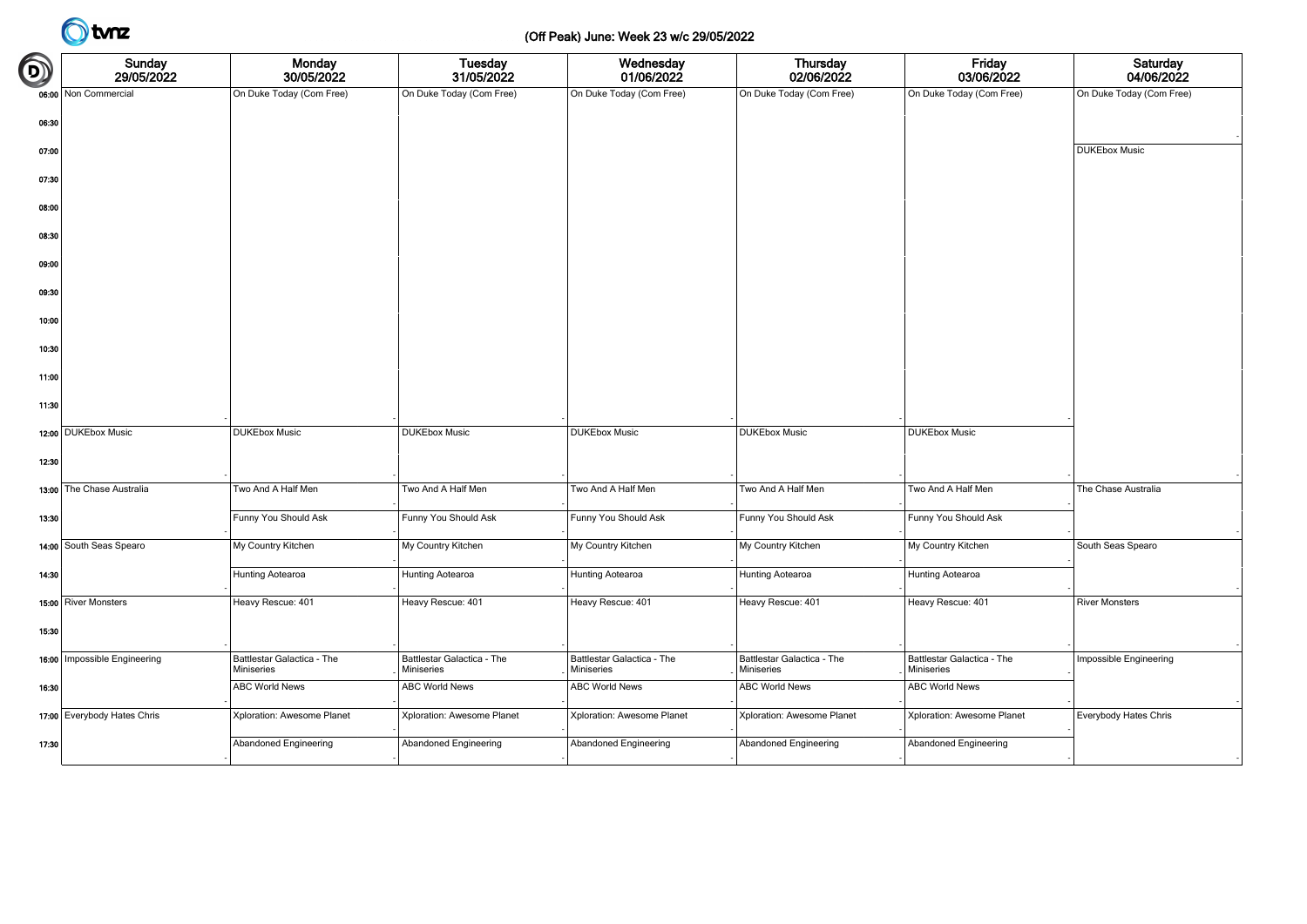### (Peak) June: Week 23 w/c 29/05/2022

| $\bigcirc$ | Sunday<br>29/05/2022                          | <b>Monday</b><br>30/05/2022             | <b>Tuesday</b><br>31/05/2022            | Wednesday<br>01/06/2022                 | Thursday<br>02/06/2022                  | Friday<br>03/06/2022                    | Saturday<br>04/06/2022                  |
|------------|-----------------------------------------------|-----------------------------------------|-----------------------------------------|-----------------------------------------|-----------------------------------------|-----------------------------------------|-----------------------------------------|
|            | 18:00 Mythbusters: There's Your<br>Problem    | Abandoned Engineering                   | Abandoned Engineering                   | Abandoned Engineering                   | <b>Abandoned Engineering</b>            | Abandoned Engineering                   | Mythbusters: There's Your<br>Problem    |
|            | 18:30 Ultimate Rides                          | Two And A Half Men                      | Two And A Half Men                      | Two And A Half Men                      | Two And A Half Men                      | Two And A Half Men                      | <b>Ultimate Rides</b>                   |
|            | 19:00 Family Guy                              | 30 Rock                                 | 30 Rock                                 | 30 Rock                                 | 30 Rock                                 | 30 Rock                                 | Family Guy                              |
|            | 19:30 The Simpsons                            | The Simpsons                            | The Simpsons                            | The Simpsons                            | The Simpsons                            | The Simpsons                            | The Simpsons                            |
|            | 20:00 The Simpsons                            | The Simpsons                            | The Simpsons                            | The Simpsons                            | The Simpsons                            | The Simpsons                            | The Simpsons                            |
|            | 20:30 NZ Hunter Adventures                    | Family Guy                              | <b>DUKE Tuesday Movie</b>               | The UnXplained with William<br>Shatner  | Icons of Auto                           | Family Guy                              | Taskmaster                              |
| 21:00      |                                               | Family Guy                              |                                         |                                         |                                         | Family Guy                              |                                         |
|            | 21:30 SAS: Who Dares Wins                     | The Orville                             |                                         | The Buildings That Fought<br>Hitler     | How to Build a Motorcar                 | Friday Comedy Movie                     | Saturday Scary Movie                    |
| 22:00      |                                               |                                         |                                         |                                         |                                         |                                         |                                         |
|            | 22:30 Race across The World                   | Adult Swim Comedy                       | Movie                                   | Mega Shippers: Land, Air<br>and Sea     | Drug Wars Cocaine                       |                                         |                                         |
| 23:00      |                                               |                                         |                                         |                                         |                                         |                                         |                                         |
|            | 23:30 12 Monkeys                              |                                         |                                         | Drama                                   | Drama                                   | Comedy                                  | Drama                                   |
| 24:00      |                                               |                                         | <b>ABC World News</b>                   |                                         |                                         | <b>ABC World News</b>                   |                                         |
|            | 24:30 DUKE - Back in the future<br>(Com Free) | DUKE - Back in the future<br>(Com Free) | DUKE - Back in the future<br>(Com Free) | DUKE - Back in the future<br>(Com Free) | DUKE - Back in the future<br>(Com Free) | DUKE - Back in the future<br>(Com Free) | DUKE - Back in the future<br>(Com Free) |
| 25:00      |                                               |                                         |                                         |                                         |                                         |                                         |                                         |
| 25:30      |                                               |                                         |                                         |                                         |                                         |                                         |                                         |
| 26:00      |                                               |                                         |                                         |                                         |                                         |                                         |                                         |
| 26:30      |                                               |                                         |                                         |                                         |                                         |                                         |                                         |
| 27:00      |                                               |                                         |                                         |                                         |                                         |                                         |                                         |
| 27:30      |                                               |                                         |                                         |                                         |                                         |                                         |                                         |
| 28:00      |                                               |                                         |                                         |                                         |                                         |                                         |                                         |
| 28:30      |                                               |                                         |                                         |                                         |                                         |                                         |                                         |
| 29:00      |                                               |                                         |                                         |                                         |                                         |                                         |                                         |
| 29:30      |                                               |                                         |                                         |                                         |                                         |                                         |                                         |
|            |                                               |                                         |                                         |                                         |                                         |                                         |                                         |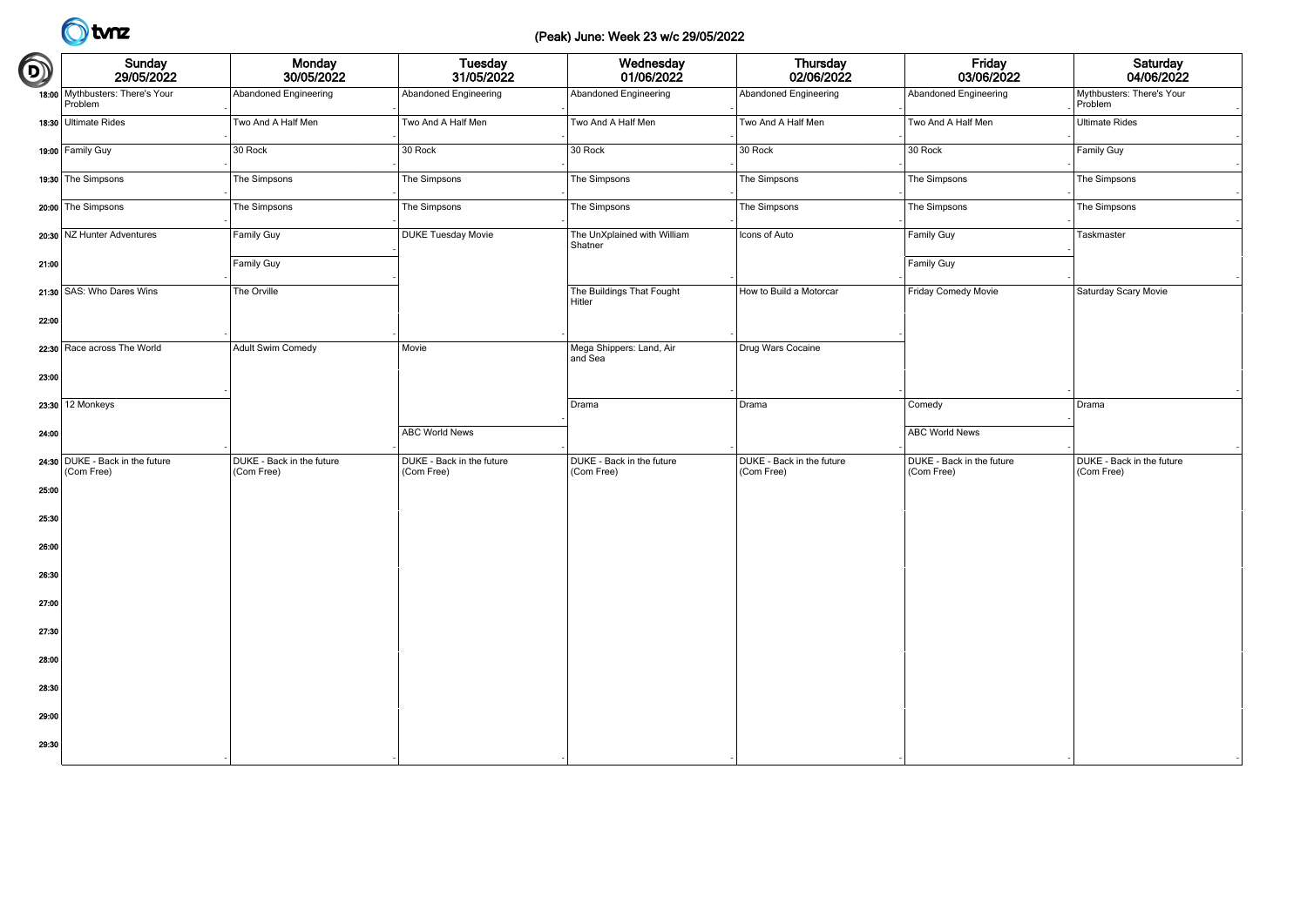### (Off Peak) June: Week 24 w/c 05/06/2022

| $\bigcirc$ | Sunday<br>05/06/2022         | Monday<br>06/06/2022                     | <b>Tuesday</b><br>07/06/2022             | Wednesday<br>08/06/2022                  | <b>Thursday</b><br>09/06/2022            | Friday<br>10/06/2022                     | Saturday<br>11/06/2022   |
|------------|------------------------------|------------------------------------------|------------------------------------------|------------------------------------------|------------------------------------------|------------------------------------------|--------------------------|
|            | 06:00 Non Commercial         | On Duke Today (Com Free)                 | On Duke Today (Com Free)                 | On Duke Today (Com Free)                 | On Duke Today (Com Free)                 | On Duke Today (Com Free)                 | On Duke Today (Com Free) |
| 06:30      |                              |                                          |                                          |                                          |                                          |                                          |                          |
| 07:00      |                              |                                          |                                          |                                          |                                          |                                          | <b>DUKEbox Music</b>     |
| 07:30      |                              |                                          |                                          |                                          |                                          |                                          |                          |
| 08:00      |                              |                                          |                                          |                                          |                                          |                                          |                          |
| 08:30      |                              |                                          |                                          |                                          |                                          |                                          |                          |
| 09:00      |                              |                                          |                                          |                                          |                                          |                                          |                          |
| 09:30      |                              |                                          |                                          |                                          |                                          |                                          |                          |
| 10:00      |                              |                                          |                                          |                                          |                                          |                                          |                          |
| 10:30      |                              |                                          |                                          |                                          |                                          |                                          |                          |
|            |                              |                                          |                                          |                                          |                                          |                                          |                          |
| 11:00      |                              |                                          |                                          |                                          |                                          |                                          |                          |
| 11:30      |                              |                                          |                                          |                                          |                                          |                                          |                          |
|            | 12:00 DUKEbox Music          | <b>DUKEbox Music</b>                     | <b>DUKEbox Music</b>                     | <b>DUKEbox Music</b>                     | <b>DUKEbox Music</b>                     | <b>DUKEbox Music</b>                     |                          |
| 12:30      |                              |                                          |                                          |                                          |                                          |                                          |                          |
|            | 13:00 The Chase Australia    | Two And A Half Men                       | Two And A Half Men                       | Two And A Half Men                       | Two And A Half Men                       | Two And A Half Men                       | The Chase Australia      |
| 13:30      |                              | Funny You Should Ask                     | Funny You Should Ask                     | Funny You Should Ask                     | Funny You Should Ask                     | Funny You Should Ask                     |                          |
|            | 14:00 South Seas Spearo      | My Country Kitchen                       | My Country Kitchen                       | My Country Kitchen                       | My Country Kitchen                       | My Country Kitchen                       | South Seas Spearo        |
| 14:30      |                              | Hunting Aotearoa                         | Hunting Aotearoa                         | Hunting Aotearoa                         | Hunting Aotearoa                         | Hunting Aotearoa                         |                          |
|            | 15:00 River Monsters         | Heavy Rescue: 401                        | Heavy Rescue: 401                        | Heavy Rescue: 401                        | Heavy Rescue: 401                        | Heavy Rescue: 401                        | <b>River Monsters</b>    |
| 15:30      |                              |                                          |                                          |                                          |                                          |                                          |                          |
|            | 16:00 Impossible Engineering | Battlestar Galactica - The<br>Miniseries | Battlestar Galactica - The<br>Miniseries | Battlestar Galactica - The<br>Miniseries | Battlestar Galactica - The<br>Miniseries | Battlestar Galactica - The<br>Miniseries | Impossible Engineering   |
| 16:30      |                              | <b>ABC World News</b>                    | <b>ABC World News</b>                    | <b>ABC World News</b>                    | <b>ABC World News</b>                    | <b>ABC World News</b>                    |                          |
|            | 17:00 Everybody Hates Chris  | Xploration: Awesome Planet               | Xploration: Awesome Planet               | Xploration: Awesome Planet               | Xploration: Awesome Planet               | Xploration: Awesome Planet               | Everybody Hates Chris    |
| 17:30      |                              | Abandoned Engineering                    | <b>Abandoned Engineering</b>             | Abandoned Engineering                    | Abandoned Engineering                    | Abandoned Engineering                    |                          |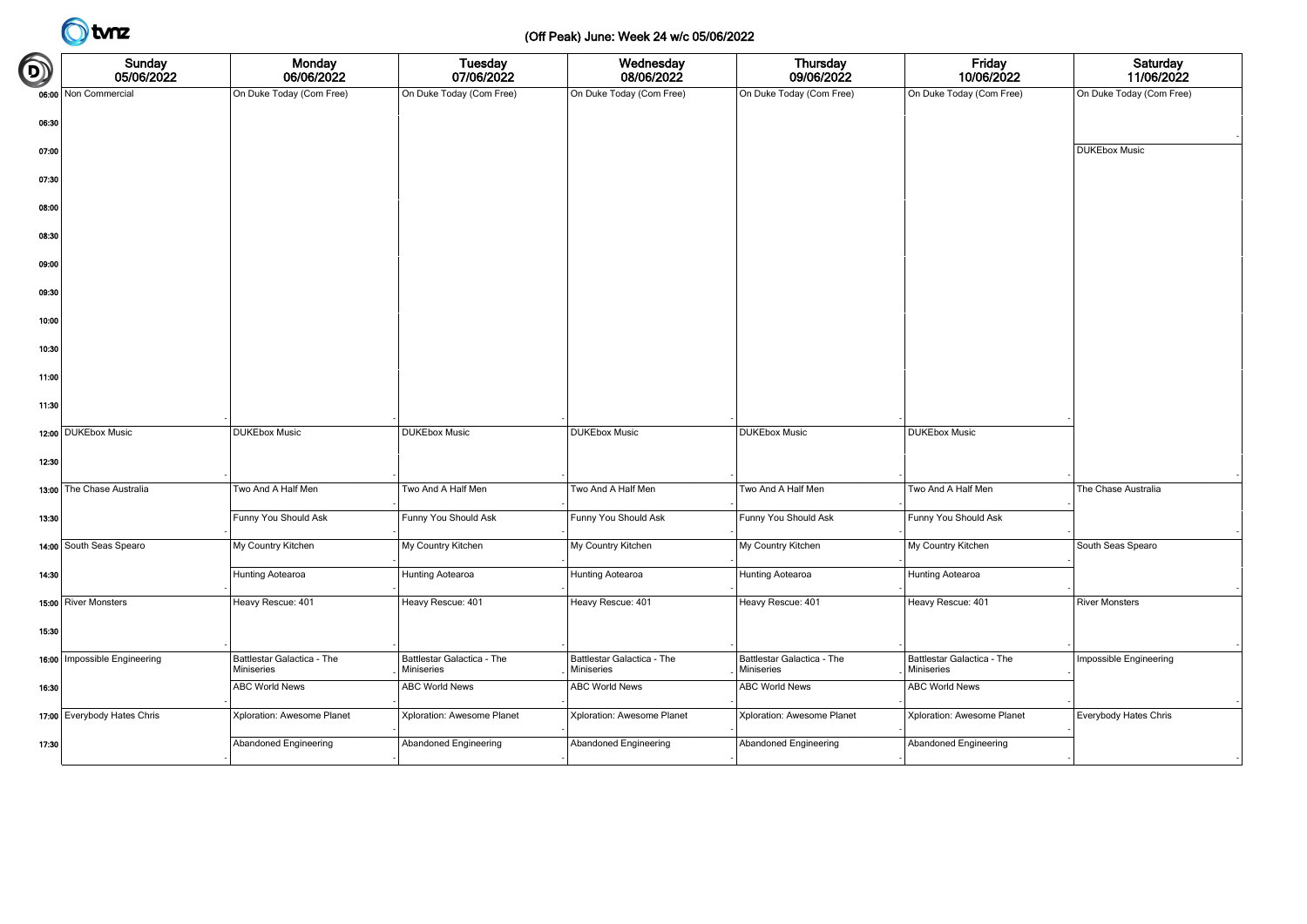### (Peak) June: Week 24 w/c 05/06/2022

| $\bigcirc$ | Sunday<br>05/06/2022                          | <b>Monday</b><br>06/06/2022             | <b>Tuesday</b><br>07/06/2022            | Wednesday<br>08/06/2022                 | Thursday<br>09/06/2022                  | Friday<br>10/06/2022                    | Saturday<br>11/06/2022                  |
|------------|-----------------------------------------------|-----------------------------------------|-----------------------------------------|-----------------------------------------|-----------------------------------------|-----------------------------------------|-----------------------------------------|
|            | 18:00 Mythbusters: There's Your<br>Problem    | Abandoned Engineering                   | Abandoned Engineering                   | Abandoned Engineering                   | <b>Abandoned Engineering</b>            | Abandoned Engineering                   | Mythbusters: There's Your<br>Problem    |
|            | 18:30 Ultimate Rides                          | Two And A Half Men                      | Two And A Half Men                      | Two And A Half Men                      | Two And A Half Men                      | Two And A Half Men                      | <b>Ultimate Rides</b>                   |
|            | 19:00 Family Guy                              | 30 Rock                                 | 30 Rock                                 | 30 Rock                                 | 30 Rock                                 | 30 Rock                                 | Family Guy                              |
|            | 19:30 The Simpsons                            | The Simpsons                            | The Simpsons                            | The Simpsons                            | The Simpsons                            | The Simpsons                            | The Simpsons                            |
|            | 20:00 The Simpsons                            | The Simpsons                            | The Simpsons                            | The Simpsons                            | The Simpsons                            | The Simpsons                            | The Simpsons                            |
|            | 20:30 NZ Hunter Adventures                    | Family Guy                              | <b>DUKE Tuesday Movie</b>               | The UnXplained with William<br>Shatner  | Icons of Auto                           | Family Guy                              | Taskmaster                              |
| 21:00      |                                               | Family Guy                              |                                         |                                         |                                         | Family Guy                              |                                         |
|            | 21:30 SAS: Who Dares Wins                     | The Orville                             |                                         | The Buildings That Fought<br>Hitler     | How to Build a Motorcar                 | Friday Comedy Movie                     | Saturday Scary Movie                    |
| 22:00      |                                               |                                         |                                         |                                         |                                         |                                         |                                         |
|            | 22:30 Race across The World                   | Adult Swim Comedy                       | Movie                                   | Mega Shippers: Land, Air<br>and Sea     | Drug Wars Cocaine                       |                                         |                                         |
| 23:00      |                                               |                                         |                                         |                                         |                                         |                                         |                                         |
|            | 23:30 12 Monkeys                              |                                         |                                         | Drama                                   | Drama                                   | Comedy                                  | Drama                                   |
| 24:00      |                                               |                                         | <b>ABC World News</b>                   |                                         |                                         | <b>ABC World News</b>                   |                                         |
|            | 24:30 DUKE - Back in the future<br>(Com Free) | DUKE - Back in the future<br>(Com Free) | DUKE - Back in the future<br>(Com Free) | DUKE - Back in the future<br>(Com Free) | DUKE - Back in the future<br>(Com Free) | DUKE - Back in the future<br>(Com Free) | DUKE - Back in the future<br>(Com Free) |
| 25:00      |                                               |                                         |                                         |                                         |                                         |                                         |                                         |
| 25:30      |                                               |                                         |                                         |                                         |                                         |                                         |                                         |
| 26:00      |                                               |                                         |                                         |                                         |                                         |                                         |                                         |
| 26:30      |                                               |                                         |                                         |                                         |                                         |                                         |                                         |
| 27:00      |                                               |                                         |                                         |                                         |                                         |                                         |                                         |
| 27:30      |                                               |                                         |                                         |                                         |                                         |                                         |                                         |
| 28:00      |                                               |                                         |                                         |                                         |                                         |                                         |                                         |
| 28:30      |                                               |                                         |                                         |                                         |                                         |                                         |                                         |
| 29:00      |                                               |                                         |                                         |                                         |                                         |                                         |                                         |
| 29:30      |                                               |                                         |                                         |                                         |                                         |                                         |                                         |
|            |                                               |                                         |                                         |                                         |                                         |                                         |                                         |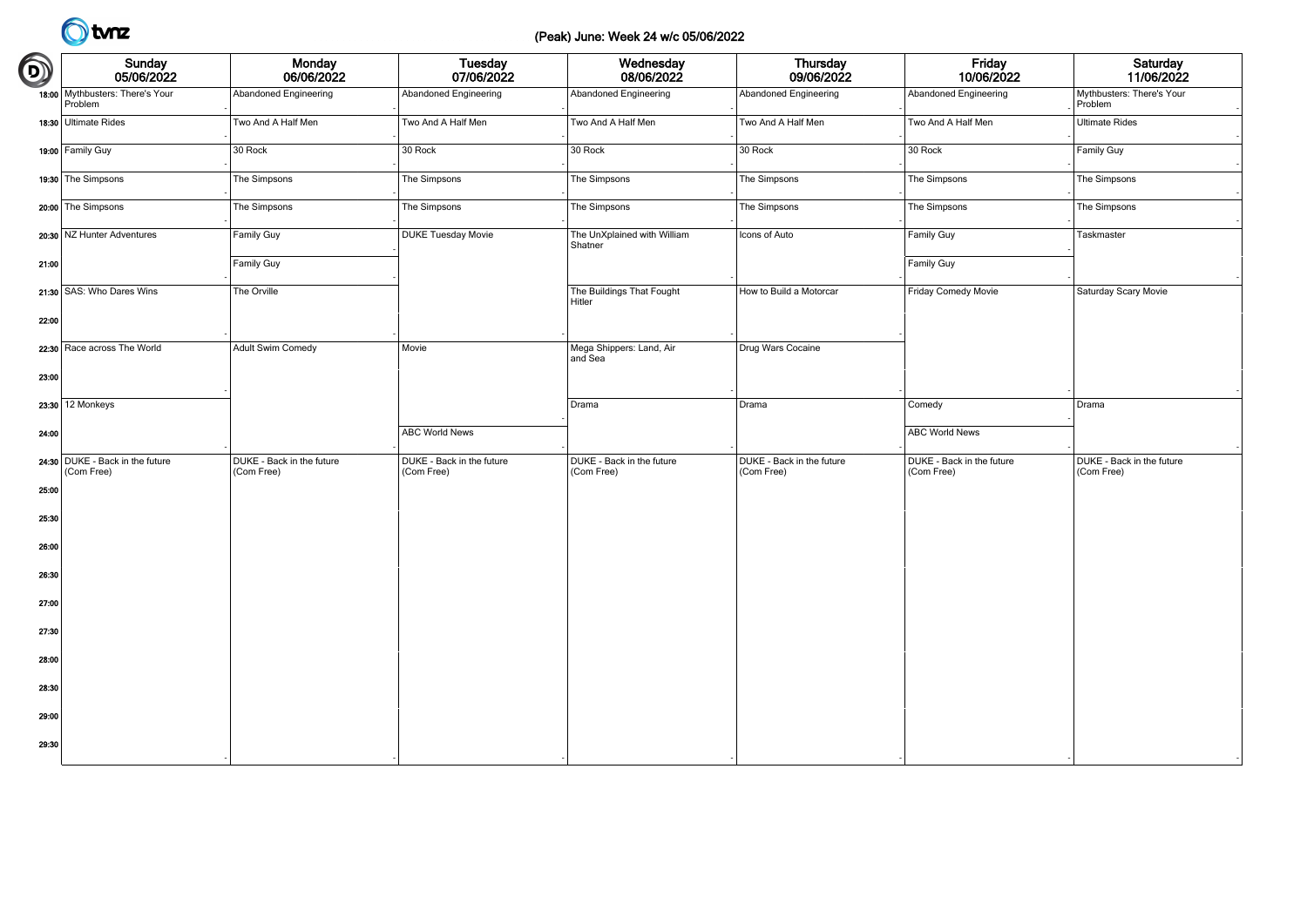### (Off Peak) June: Week 25 w/c 12/06/2022

| $\bigcirc$ | Sunday<br>12/06/2022         | Monday<br>13/06/2022                     | Tuesday<br>14/06/2022                    | Wednesday<br>15/06/2022                  | Thursday<br>16/06/2022                   | Friday<br>17/06/2022                     | Saturday<br>18/06/2022   |
|------------|------------------------------|------------------------------------------|------------------------------------------|------------------------------------------|------------------------------------------|------------------------------------------|--------------------------|
|            | 06:00 Non Commercial         | On Duke Today (Com Free)                 | On Duke Today (Com Free)                 | On Duke Today (Com Free)                 | On Duke Today (Com Free)                 | On Duke Today (Com Free)                 | On Duke Today (Com Free) |
| 06:30      |                              |                                          |                                          |                                          |                                          |                                          |                          |
| 07:00      |                              |                                          |                                          |                                          |                                          |                                          | <b>DUKEbox Music</b>     |
| 07:30      |                              |                                          |                                          |                                          |                                          |                                          |                          |
| 08:00      |                              |                                          |                                          |                                          |                                          |                                          |                          |
| 08:30      |                              |                                          |                                          |                                          |                                          |                                          |                          |
| 09:00      |                              |                                          |                                          |                                          |                                          |                                          |                          |
| 09:30      |                              |                                          |                                          |                                          |                                          |                                          |                          |
| 10:00      |                              |                                          |                                          |                                          |                                          |                                          |                          |
| 10:30      |                              |                                          |                                          |                                          |                                          |                                          |                          |
| 11:00      |                              |                                          |                                          |                                          |                                          |                                          |                          |
| 11:30      |                              |                                          |                                          |                                          |                                          |                                          |                          |
|            | 12:00 DUKEbox Music          | <b>DUKEbox Music</b>                     | <b>DUKEbox Music</b>                     | <b>DUKEbox Music</b>                     | <b>DUKEbox Music</b>                     | <b>DUKEbox Music</b>                     |                          |
| 12:30      |                              |                                          |                                          |                                          |                                          |                                          |                          |
|            | 13:00 The Chase Australia    | Two And A Half Men                       | Two And A Half Men                       | Two And A Half Men                       | Two And A Half Men                       | Two And A Half Men                       | The Chase Australia      |
| 13:30      |                              | Funny You Should Ask                     | Funny You Should Ask                     | Funny You Should Ask                     | Funny You Should Ask                     | Funny You Should Ask                     |                          |
|            | 14:00 South Seas Spearo      | My Country Kitchen                       | My Country Kitchen                       | My Country Kitchen                       | My Country Kitchen                       | My Country Kitchen                       | South Seas Spearo        |
| 14:30      |                              | Hunting Aotearoa                         | Hunting Aotearoa                         | Hunting Aotearoa                         | Hunting Aotearoa                         | <b>Hunting Aotearoa</b>                  |                          |
|            | 15:00 River Monsters         | Heavy Rescue: 401                        | Heavy Rescue: 401                        | Heavy Rescue: 401                        | Heavy Rescue: 401                        | Heavy Rescue: 401                        | <b>River Monsters</b>    |
| 15:30      |                              |                                          |                                          |                                          |                                          |                                          |                          |
|            | 16:00 Impossible Engineering | Battlestar Galactica - The<br>Miniseries | Battlestar Galactica - The<br>Miniseries | Battlestar Galactica - The<br>Miniseries | Battlestar Galactica - The<br>Miniseries | Battlestar Galactica - The<br>Miniseries | Impossible Engineering   |
| 16:30      |                              | <b>ABC World News</b>                    | <b>ABC World News</b>                    | <b>ABC World News</b>                    | <b>ABC World News</b>                    | <b>ABC World News</b>                    |                          |
|            | 17:00 Everybody Hates Chris  | Xploration: Awesome Planet               | Xploration: Awesome Planet               | Xploration: Awesome Planet               | Xploration: Awesome Planet               | Xploration: Awesome Planet               | Everybody Hates Chris    |
| 17:30      |                              | <b>Abandoned Engineering</b>             | <b>Abandoned Engineering</b>             | <b>Abandoned Engineering</b>             | <b>Abandoned Engineering</b>             | Abandoned Engineering                    |                          |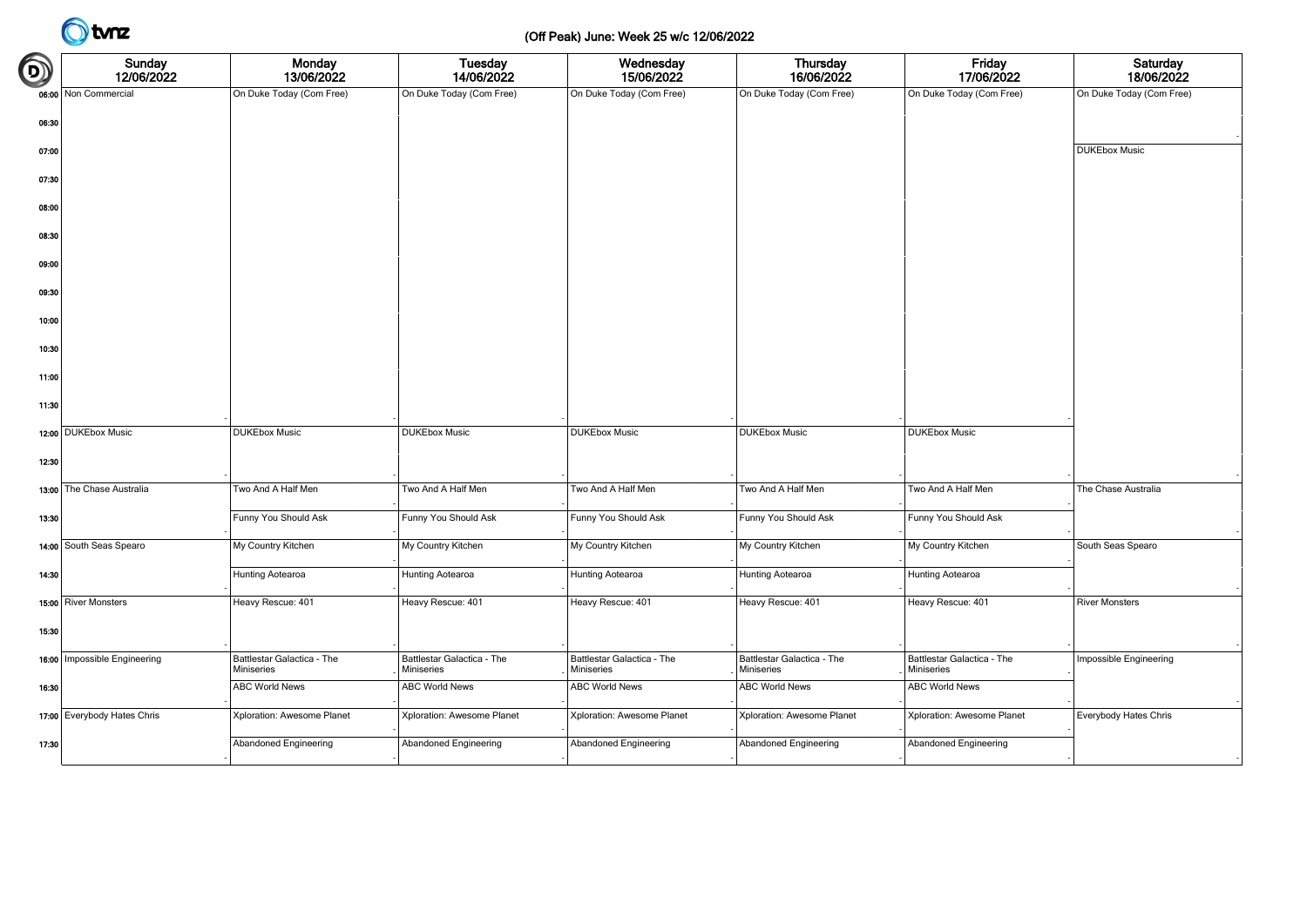#### (Peak) June: Week 25 w/c 12/06/2022

| $\bigcirc$ | Sunday<br>12/06/2022                          | <b>Monday</b><br>13/06/2022             | <b>Tuesday</b><br>14/06/2022            | Wednesday<br>15/06/2022                 | Thursday<br>16/06/2022                  | Friday<br>17/06/2022                    | Saturday<br>18/06/2022                  |
|------------|-----------------------------------------------|-----------------------------------------|-----------------------------------------|-----------------------------------------|-----------------------------------------|-----------------------------------------|-----------------------------------------|
|            | 18:00 Mythbusters: There's Your<br>Problem    | Abandoned Engineering                   | Abandoned Engineering                   | Abandoned Engineering                   | <b>Abandoned Engineering</b>            | Abandoned Engineering                   | Mythbusters: There's Your<br>Problem    |
|            | 18:30 Ultimate Rides                          | Two And A Half Men                      | Two And A Half Men                      | Two And A Half Men                      | Two And A Half Men                      | Two And A Half Men                      | <b>Ultimate Rides</b>                   |
|            | 19:00 Family Guy                              | 30 Rock                                 | 30 Rock                                 | 30 Rock                                 | 30 Rock                                 | 30 Rock                                 | Family Guy                              |
|            | 19:30 The Simpsons                            | The Simpsons                            | The Simpsons                            | The Simpsons                            | The Simpsons                            | The Simpsons                            | The Simpsons                            |
|            | 20:00 The Simpsons                            | The Simpsons                            | The Simpsons                            | The Simpsons                            | The Simpsons                            | The Simpsons                            | The Simpsons                            |
|            | 20:30 NZ Hunter Adventures                    | Family Guy                              | <b>DUKE Tuesday Movie</b>               | The UnXplained with William<br>Shatner  | Icons of Auto                           | Family Guy                              | Taskmaster                              |
| 21:00      |                                               | Family Guy                              |                                         |                                         |                                         | Family Guy                              |                                         |
|            | 21:30 SAS: Who Dares Wins                     | The Orville                             |                                         | The Buildings That Fought<br>Hitler     | How to Build a Motorcar                 | Friday Comedy Movie                     | Saturday Scary Movie                    |
| 22:00      |                                               |                                         |                                         |                                         |                                         |                                         |                                         |
|            | 22:30 Race across The World                   | Adult Swim Comedy                       | Movie                                   | Mega Shippers: Land, Air<br>and Sea     | Drug Wars Cocaine                       |                                         |                                         |
| 23:00      |                                               |                                         |                                         |                                         |                                         |                                         |                                         |
|            | 23:30 12 Monkeys                              |                                         |                                         | Drama                                   | Drama                                   | Comedy                                  | Drama                                   |
| 24:00      |                                               |                                         | <b>ABC World News</b>                   |                                         |                                         | <b>ABC World News</b>                   |                                         |
|            | 24:30 DUKE - Back in the future<br>(Com Free) | DUKE - Back in the future<br>(Com Free) | DUKE - Back in the future<br>(Com Free) | DUKE - Back in the future<br>(Com Free) | DUKE - Back in the future<br>(Com Free) | DUKE - Back in the future<br>(Com Free) | DUKE - Back in the future<br>(Com Free) |
| 25:00      |                                               |                                         |                                         |                                         |                                         |                                         |                                         |
| 25:30      |                                               |                                         |                                         |                                         |                                         |                                         |                                         |
| 26:00      |                                               |                                         |                                         |                                         |                                         |                                         |                                         |
| 26:30      |                                               |                                         |                                         |                                         |                                         |                                         |                                         |
| 27:00      |                                               |                                         |                                         |                                         |                                         |                                         |                                         |
| 27:30      |                                               |                                         |                                         |                                         |                                         |                                         |                                         |
| 28:00      |                                               |                                         |                                         |                                         |                                         |                                         |                                         |
| 28:30      |                                               |                                         |                                         |                                         |                                         |                                         |                                         |
| 29:00      |                                               |                                         |                                         |                                         |                                         |                                         |                                         |
| 29:30      |                                               |                                         |                                         |                                         |                                         |                                         |                                         |
|            |                                               |                                         |                                         |                                         |                                         |                                         |                                         |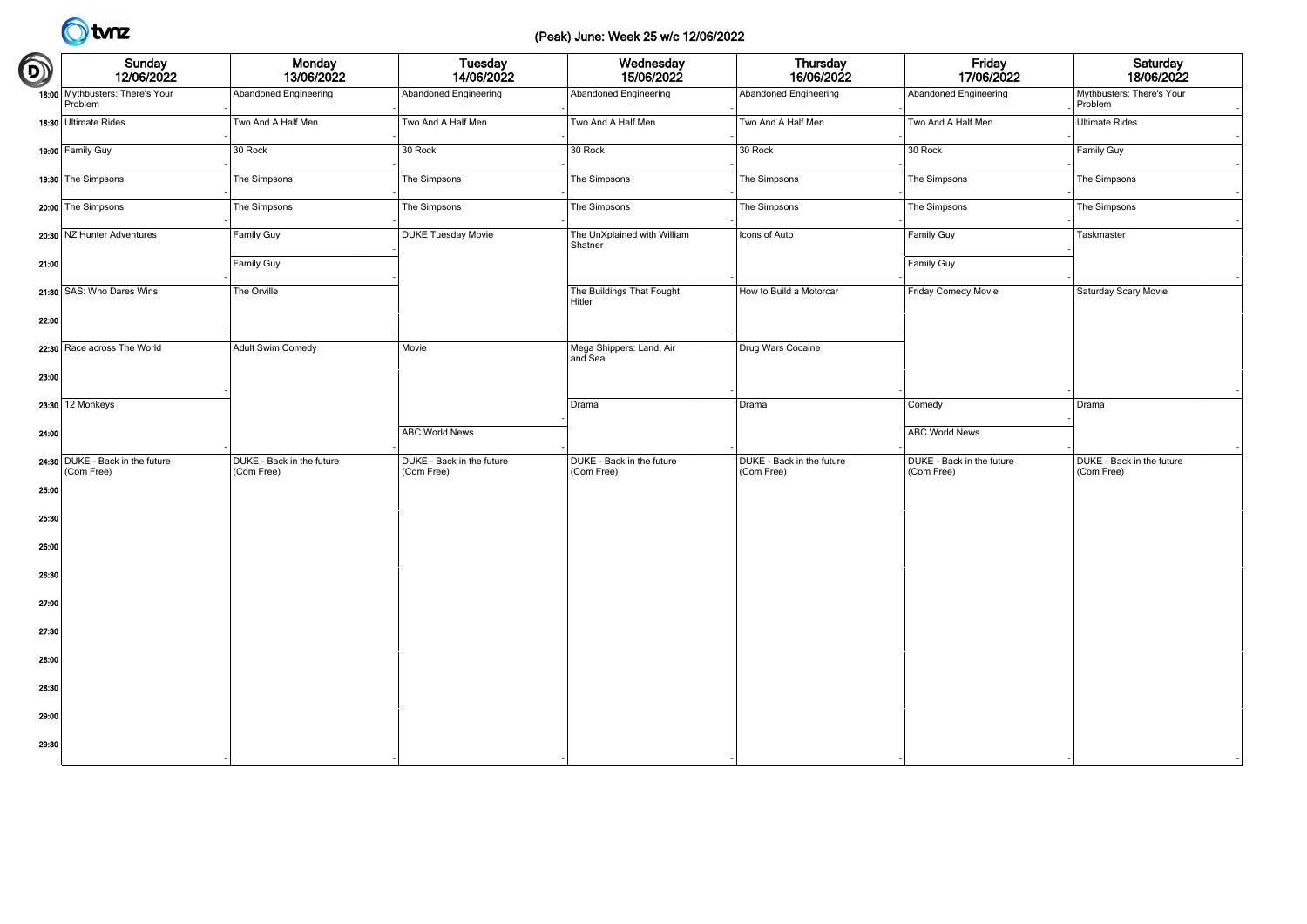### (Off Peak) June: Week 26 w/c 19/06/2022

| $\bigcirc$ | Sunday<br>19/06/2022         | Monday<br>20/06/2022                     | <b>Tuesday</b><br>21/06/2022             | Wednesday<br>22/06/2022                  | <b>Thursday</b><br>23/06/2022            | Friday<br>24/06/2022                     | Saturday<br>25/06/2022   |
|------------|------------------------------|------------------------------------------|------------------------------------------|------------------------------------------|------------------------------------------|------------------------------------------|--------------------------|
|            | 06:00 Non Commercial         | On Duke Today (Com Free)                 | On Duke Today (Com Free)                 | On Duke Today (Com Free)                 | On Duke Today (Com Free)                 | On Duke Today (Com Free)                 | On Duke Today (Com Free) |
| 06:30      |                              |                                          |                                          |                                          |                                          |                                          |                          |
| 07:00      |                              |                                          |                                          |                                          |                                          |                                          | <b>DUKEbox Music</b>     |
| 07:30      |                              |                                          |                                          |                                          |                                          |                                          |                          |
| 08:00      |                              |                                          |                                          |                                          |                                          |                                          |                          |
| 08:30      |                              |                                          |                                          |                                          |                                          |                                          |                          |
| 09:00      |                              |                                          |                                          |                                          |                                          |                                          |                          |
| 09:30      |                              |                                          |                                          |                                          |                                          |                                          |                          |
| 10:00      |                              |                                          |                                          |                                          |                                          |                                          |                          |
| 10:30      |                              |                                          |                                          |                                          |                                          |                                          |                          |
|            |                              |                                          |                                          |                                          |                                          |                                          |                          |
| 11:00      |                              |                                          |                                          |                                          |                                          |                                          |                          |
| 11:30      |                              |                                          |                                          |                                          |                                          |                                          |                          |
|            | 12:00 DUKEbox Music          | <b>DUKEbox Music</b>                     | <b>DUKEbox Music</b>                     | <b>DUKEbox Music</b>                     | <b>DUKEbox Music</b>                     | <b>DUKEbox Music</b>                     |                          |
| 12:30      |                              |                                          |                                          |                                          |                                          |                                          |                          |
|            | 13:00 The Chase Australia    | Two And A Half Men                       | Two And A Half Men                       | Two And A Half Men                       | Two And A Half Men                       | Two And A Half Men                       | The Chase Australia      |
| 13:30      |                              | Funny You Should Ask                     | Funny You Should Ask                     | Funny You Should Ask                     | Funny You Should Ask                     | Funny You Should Ask                     |                          |
|            | 14:00 South Seas Spearo      | My Country Kitchen                       | My Country Kitchen                       | My Country Kitchen                       | My Country Kitchen                       | My Country Kitchen                       | South Seas Spearo        |
| 14:30      |                              | Hunting Aotearoa                         | Hunting Aotearoa                         | Hunting Aotearoa                         | Hunting Aotearoa                         | Hunting Aotearoa                         |                          |
|            | 15:00 River Monsters         | Heavy Rescue: 401                        | Heavy Rescue: 401                        | Heavy Rescue: 401                        | Heavy Rescue: 401                        | Heavy Rescue: 401                        | <b>River Monsters</b>    |
| 15:30      |                              |                                          |                                          |                                          |                                          |                                          |                          |
|            | 16:00 Impossible Engineering | Battlestar Galactica - The<br>Miniseries | Battlestar Galactica - The<br>Miniseries | Battlestar Galactica - The<br>Miniseries | Battlestar Galactica - The<br>Miniseries | Battlestar Galactica - The<br>Miniseries | Impossible Engineering   |
| 16:30      |                              | <b>ABC World News</b>                    | <b>ABC World News</b>                    | <b>ABC World News</b>                    | <b>ABC World News</b>                    | <b>ABC World News</b>                    |                          |
|            | 17:00 Everybody Hates Chris  | Xploration: Awesome Planet               | Xploration: Awesome Planet               | Xploration: Awesome Planet               | Xploration: Awesome Planet               | Xploration: Awesome Planet               | Everybody Hates Chris    |
| 17:30      |                              | Abandoned Engineering                    | <b>Abandoned Engineering</b>             | Abandoned Engineering                    | Abandoned Engineering                    | Abandoned Engineering                    |                          |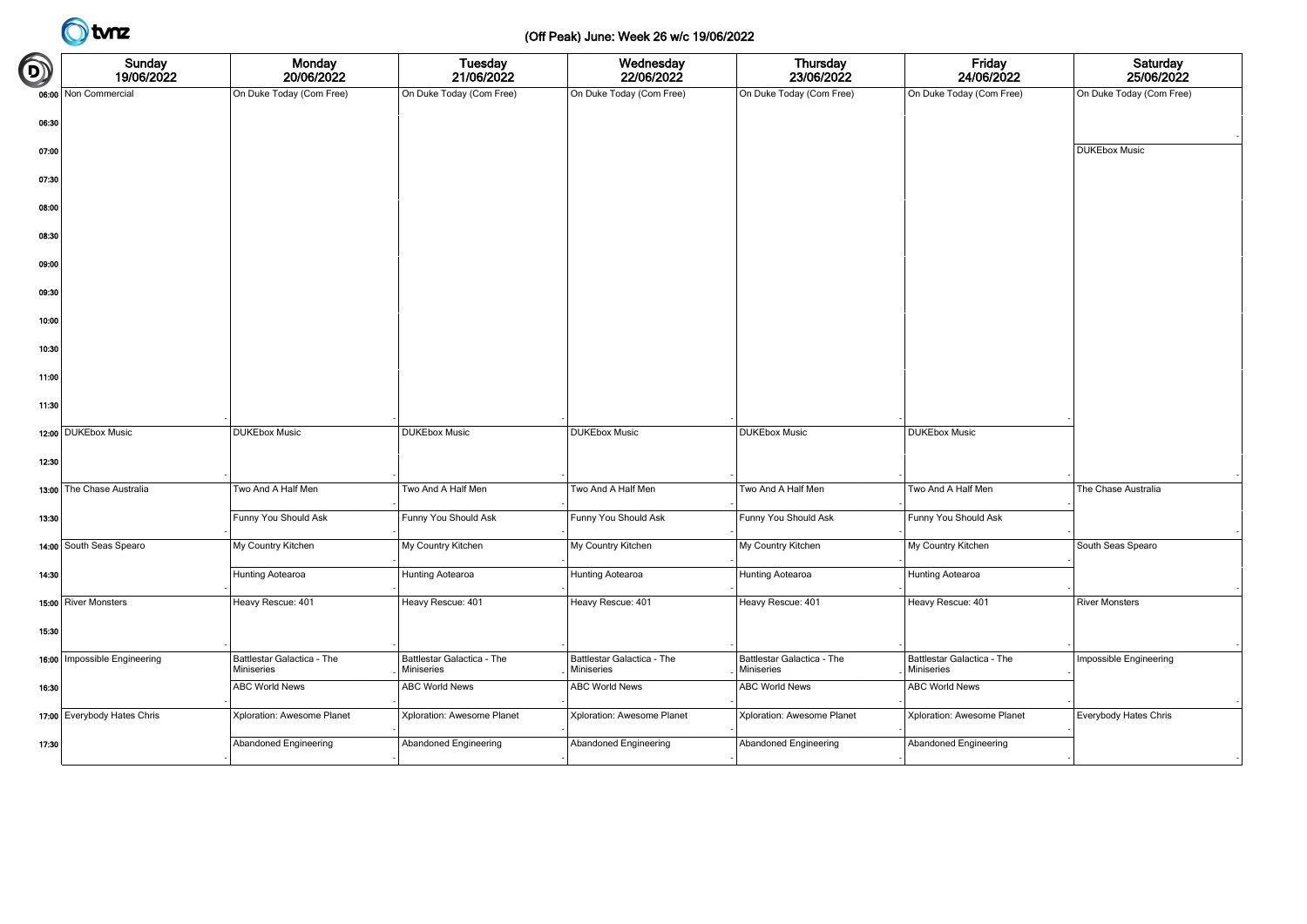### (Peak) June: Week 26 w/c 19/06/2022

| $\bigcirc$ | Sunday<br>19/06/2022                          | <b>Monday</b><br>20/06/2022             | <b>Tuesday</b><br>21/06/2022            | Wednesday<br>22/06/2022                 | Thursday<br>23/06/2022                  | Friday<br>24/06/2022                    | Saturday<br>25/06/2022                  |
|------------|-----------------------------------------------|-----------------------------------------|-----------------------------------------|-----------------------------------------|-----------------------------------------|-----------------------------------------|-----------------------------------------|
|            | 18:00 Mythbusters: There's Your<br>Problem    | Abandoned Engineering                   | Abandoned Engineering                   | Abandoned Engineering                   | <b>Abandoned Engineering</b>            | Abandoned Engineering                   | Mythbusters: There's Your<br>Problem    |
|            | 18:30 Ultimate Rides                          | Two And A Half Men                      | Two And A Half Men                      | Two And A Half Men                      | Two And A Half Men                      | Two And A Half Men                      | <b>Ultimate Rides</b>                   |
|            | 19:00 Family Guy                              | 30 Rock                                 | 30 Rock                                 | 30 Rock                                 | 30 Rock                                 | 30 Rock                                 | Family Guy                              |
|            | 19:30 The Simpsons                            | The Simpsons                            | The Simpsons                            | The Simpsons                            | The Simpsons                            | The Simpsons                            | The Simpsons                            |
|            | 20:00 The Simpsons                            | The Simpsons                            | The Simpsons                            | The Simpsons                            | The Simpsons                            | The Simpsons                            | The Simpsons                            |
|            | 20:30 NZ Hunter Adventures                    | Family Guy                              | <b>DUKE Tuesday Movie</b>               | The UnXplained with William<br>Shatner  | Icons of Auto                           | Family Guy                              | Taskmaster                              |
| 21:00      |                                               | Family Guy                              |                                         |                                         |                                         | Family Guy                              |                                         |
|            | 21:30 SAS: Who Dares Wins                     | The Orville                             |                                         | The Buildings That Fought<br>Hitler     | How to Build a Motorcar                 | Friday Comedy Movie                     | Saturday Scary Movie                    |
| 22:00      |                                               |                                         |                                         |                                         |                                         |                                         |                                         |
|            | 22:30 Race across The World                   | Adult Swim Comedy                       | Movie                                   | Mega Shippers: Land, Air<br>and Sea     | Drug Wars Cocaine                       |                                         |                                         |
| 23:00      |                                               |                                         |                                         |                                         |                                         |                                         |                                         |
|            | 23:30 12 Monkeys                              |                                         |                                         | Drama                                   | Drama                                   | Comedy                                  | Drama                                   |
| 24:00      |                                               |                                         | <b>ABC World News</b>                   |                                         |                                         | <b>ABC World News</b>                   |                                         |
|            | 24:30 DUKE - Back in the future<br>(Com Free) | DUKE - Back in the future<br>(Com Free) | DUKE - Back in the future<br>(Com Free) | DUKE - Back in the future<br>(Com Free) | DUKE - Back in the future<br>(Com Free) | DUKE - Back in the future<br>(Com Free) | DUKE - Back in the future<br>(Com Free) |
| 25:00      |                                               |                                         |                                         |                                         |                                         |                                         |                                         |
| 25:30      |                                               |                                         |                                         |                                         |                                         |                                         |                                         |
| 26:00      |                                               |                                         |                                         |                                         |                                         |                                         |                                         |
| 26:30      |                                               |                                         |                                         |                                         |                                         |                                         |                                         |
| 27:00      |                                               |                                         |                                         |                                         |                                         |                                         |                                         |
| 27:30      |                                               |                                         |                                         |                                         |                                         |                                         |                                         |
| 28:00      |                                               |                                         |                                         |                                         |                                         |                                         |                                         |
| 28:30      |                                               |                                         |                                         |                                         |                                         |                                         |                                         |
| 29:00      |                                               |                                         |                                         |                                         |                                         |                                         |                                         |
| 29:30      |                                               |                                         |                                         |                                         |                                         |                                         |                                         |
|            |                                               |                                         |                                         |                                         |                                         |                                         |                                         |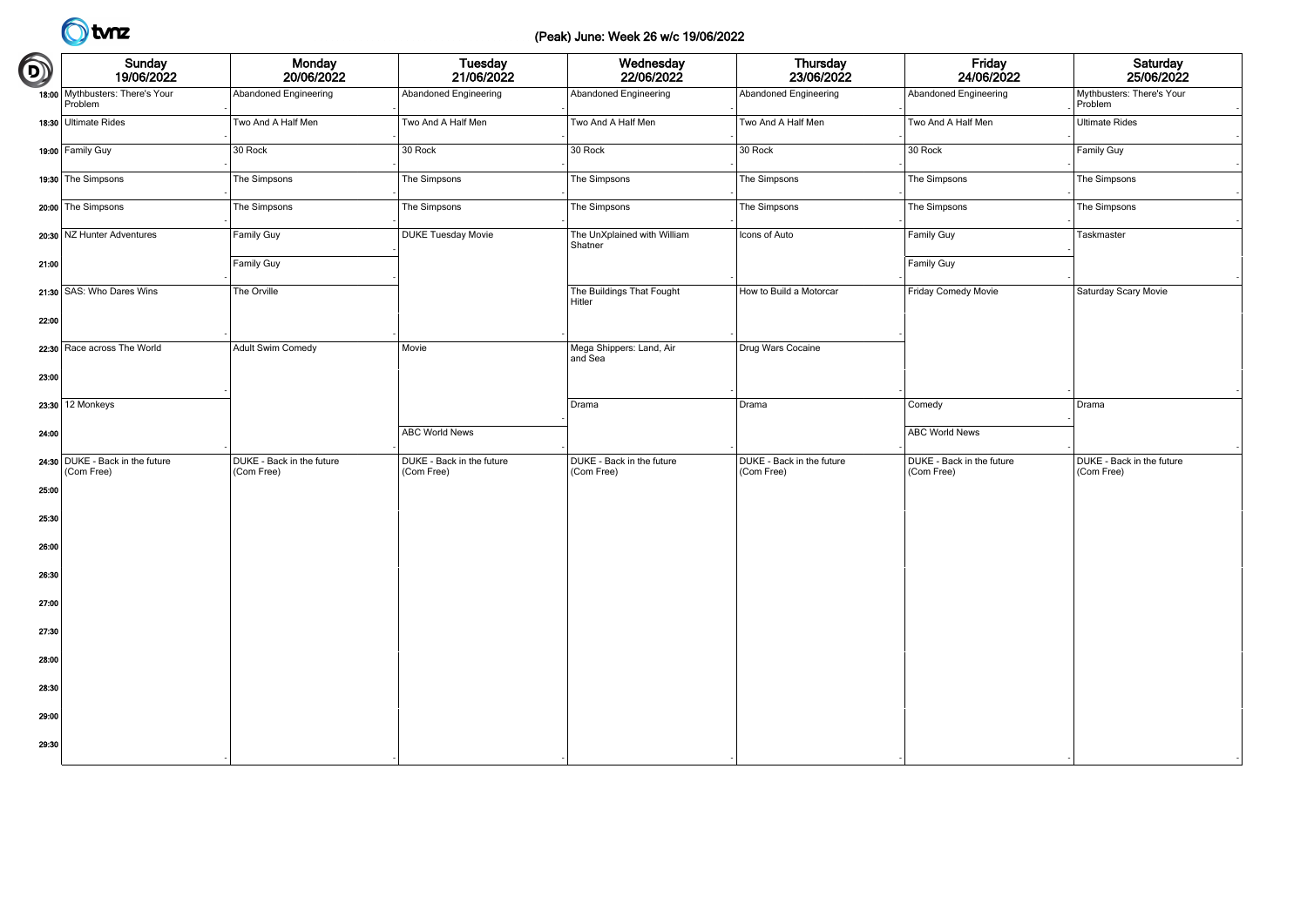### (Off Peak) June: Week 27 w/c 26/06/2022

| $\bigcirc$ | Sunday<br>26/06/2022           | Monday<br>27/06/2022                     | <b>Tuesday</b><br>28/06/2022             | Wednesday<br>29/06/2022                  | <b>Thursday</b><br>30/06/2022            | Friday<br>01/07/2022                     | Saturday<br>02/07/2022   |
|------------|--------------------------------|------------------------------------------|------------------------------------------|------------------------------------------|------------------------------------------|------------------------------------------|--------------------------|
|            | 06:00 Non Commercial           | On Duke Today (Com Free)                 | On Duke Today (Com Free)                 | On Duke Today (Com Free)                 | On Duke Today (Com Free)                 | On Duke Today (Com Free)                 | On Duke Today (Com Free) |
| 06:30      |                                |                                          |                                          |                                          |                                          |                                          |                          |
| 07:00      |                                |                                          |                                          |                                          |                                          |                                          | <b>DUKEbox Music</b>     |
| 07:30      |                                |                                          |                                          |                                          |                                          |                                          |                          |
| 08:00      |                                |                                          |                                          |                                          |                                          |                                          |                          |
| 08:30      |                                |                                          |                                          |                                          |                                          |                                          |                          |
| 09:00      |                                |                                          |                                          |                                          |                                          |                                          |                          |
| 09:30      |                                |                                          |                                          |                                          |                                          |                                          |                          |
| 10:00      |                                |                                          |                                          |                                          |                                          |                                          |                          |
| 10:30      |                                |                                          |                                          |                                          |                                          |                                          |                          |
|            |                                |                                          |                                          |                                          |                                          |                                          |                          |
| 11:00      |                                |                                          |                                          |                                          |                                          |                                          |                          |
| 11:30      |                                |                                          |                                          |                                          |                                          |                                          |                          |
|            | 12:00 DUKEbox Music            | <b>DUKEbox Music</b>                     | <b>DUKEbox Music</b>                     | <b>DUKEbox Music</b>                     | <b>DUKEbox Music</b>                     | <b>DUKEbox Music</b>                     |                          |
| 12:30      |                                |                                          |                                          |                                          |                                          |                                          |                          |
|            | 13:00 The Chase Australia      | Two And A Half Men                       | Two And A Half Men                       | Two And A Half Men                       | Two And A Half Men                       | Two And A Half Men                       | The Chase Australia      |
| 13:30      |                                | Funny You Should Ask                     | Funny You Should Ask                     | Funny You Should Ask                     | Funny You Should Ask                     | Funny You Should Ask                     |                          |
|            | 14:00 South Seas Spearo        | My Country Kitchen                       | My Country Kitchen                       | My Country Kitchen                       | My Country Kitchen                       | My Country Kitchen                       | South Seas Spearo        |
| 14:30      |                                | Hunting Aotearoa                         | Hunting Aotearoa                         | Hunting Aotearoa                         | Hunting Aotearoa                         | Hunting Aotearoa                         |                          |
|            | 15:00 River Monsters           | Heavy Rescue: 401                        | Heavy Rescue: 401                        | Heavy Rescue: 401                        | Heavy Rescue: 401                        | Heavy Rescue: 401                        | <b>River Monsters</b>    |
| 15:30      |                                |                                          |                                          |                                          |                                          |                                          |                          |
|            | 16:00   Impossible Engineering | Battlestar Galactica - The<br>Miniseries | Battlestar Galactica - The<br>Miniseries | Battlestar Galactica - The<br>Miniseries | Battlestar Galactica - The<br>Miniseries | Battlestar Galactica - The<br>Miniseries | Impossible Engineering   |
| 16:30      |                                | <b>ABC World News</b>                    | ABC World News                           | ABC World News                           | <b>ABC World News</b>                    | ABC World News                           |                          |
|            | 17:00 Everybody Hates Chris    | Xploration: Awesome Planet               | Xploration: Awesome Planet               | Xploration: Awesome Planet               | Xploration: Awesome Planet               | Xploration: Awesome Planet               | Everybody Hates Chris    |
| 17:30      |                                | Abandoned Engineering                    | Abandoned Engineering                    | Abandoned Engineering                    | <b>Abandoned Engineering</b>             | Abandoned Engineering                    |                          |